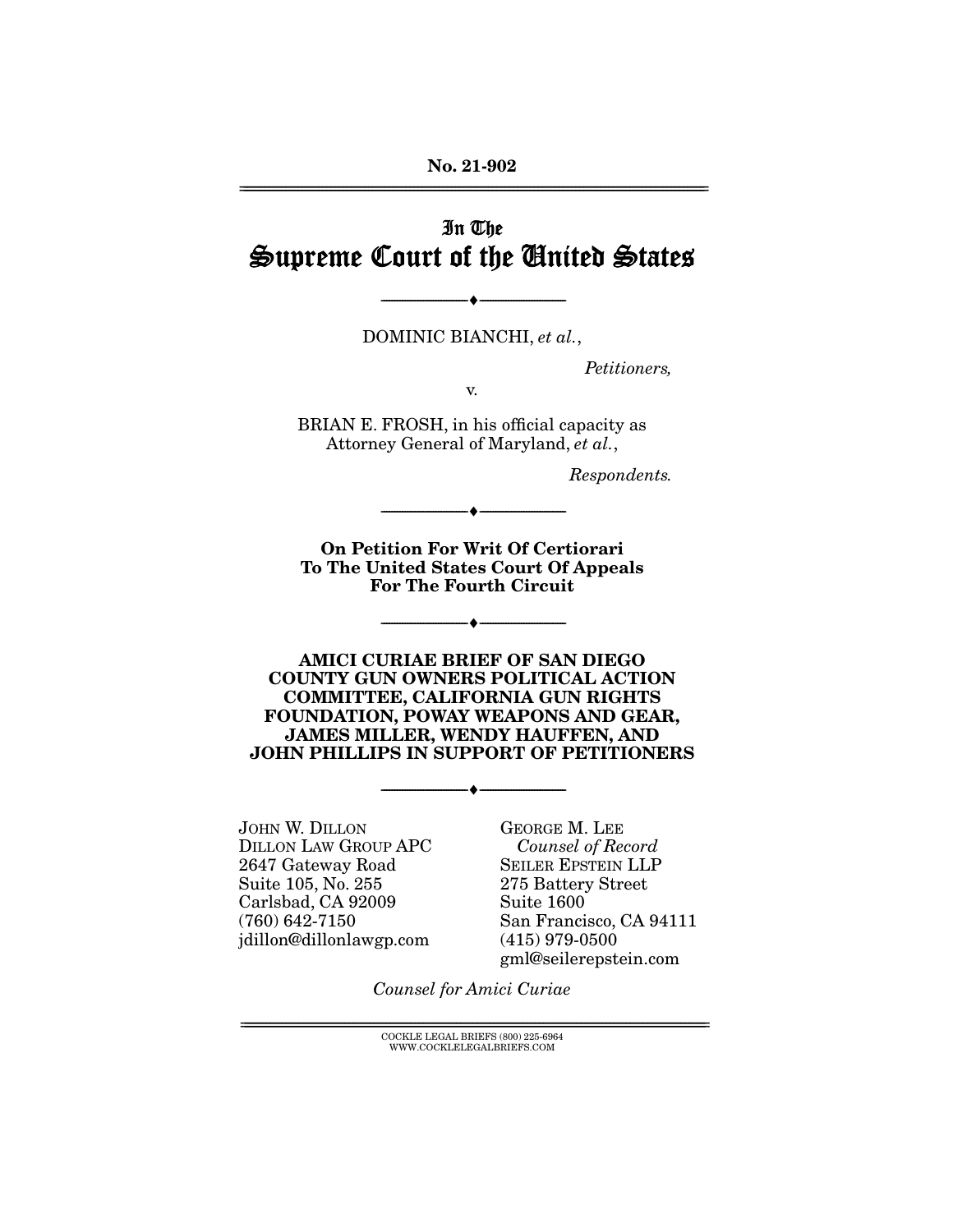# TABLE OF CONTENTS

| Page                                                                                                                          |              |
|-------------------------------------------------------------------------------------------------------------------------------|--------------|
|                                                                                                                               | $\mathbf{i}$ |
|                                                                                                                               | ii           |
| INTEREST OF AMICI CURIAE                                                                                                      | 1            |
| SUMMARY OF ARGUMENT                                                                                                           | 3            |
|                                                                                                                               | 5            |
| This Court Should Grant Review to Stop<br>L<br>Lower Courts from Ignoring Established<br>Precedent Set By Heller and McDonald | 5            |
| A. The District Court in <i>Miller v. Bonta</i><br>Applied the Correct "Heller Test" to<br>Bans on Commonly Owned Arms        | 7            |
|                                                                                                                               | 12           |
|                                                                                                                               | 15           |
| Modern Rifles Are Not "Dangerous<br>$\mathbf{B}$<br>and Unusual" Arms but Are Ideal for                                       | 18           |
| 1. Modern Rifles Are Ideal for Women<br>and Those of Smaller Stature                                                          | 21           |
| $C_{\cdot}$<br>Modern Rifles Are Ideal for Militia                                                                            | 22           |
|                                                                                                                               | 25           |

i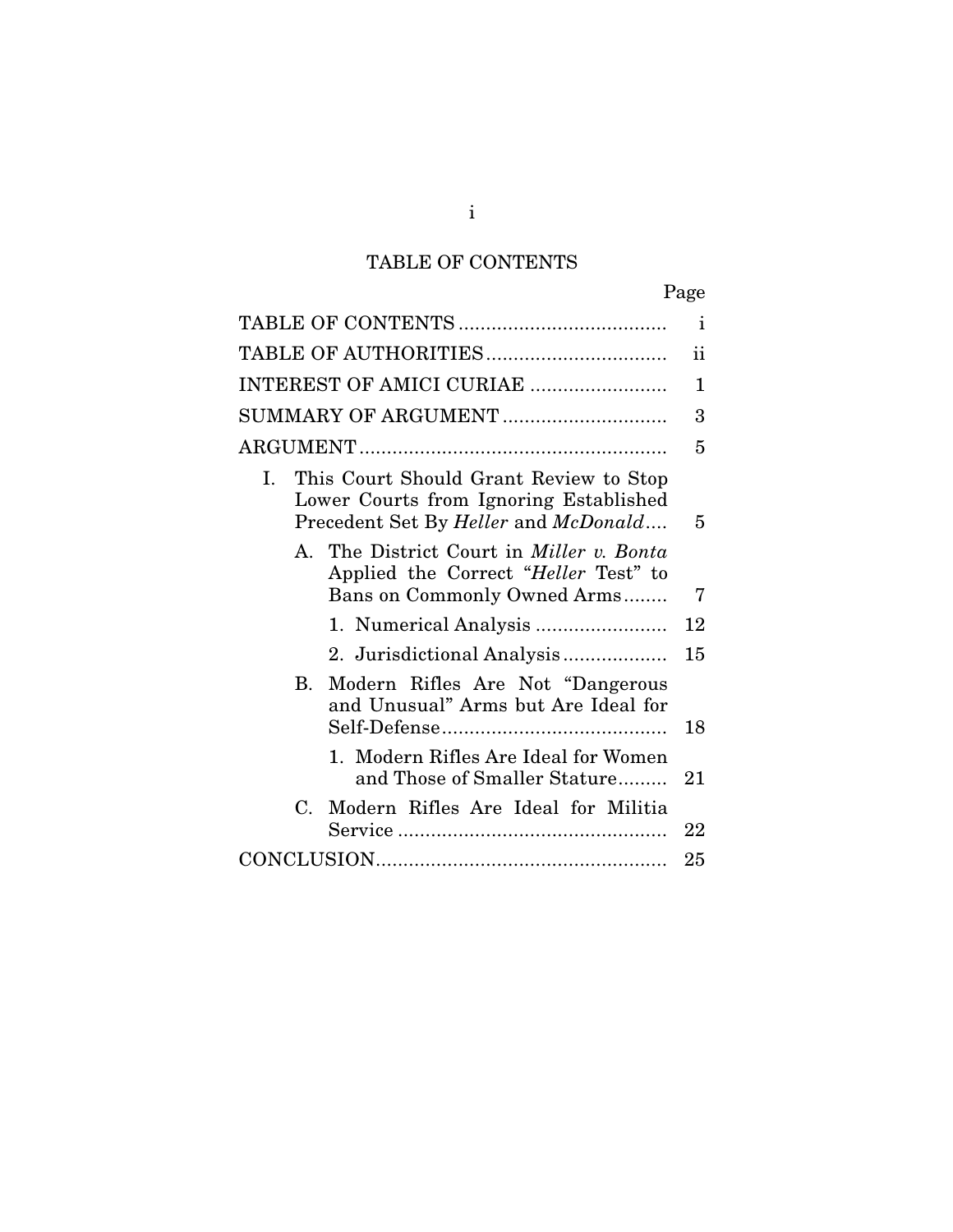# TABLE OF AUTHORITIES

Page

| <b>CASES</b>                                                                                                |
|-------------------------------------------------------------------------------------------------------------|
| Caetano v. Massachusetts,<br>577 U.S. 411, 136 S.Ct. 1027 (2016)passim                                      |
| District of Columbia v. Heller,                                                                             |
| Duncan v. Becerra,<br>366 F. Supp.3d 1131 (S.D. Cal. 2019),<br>aff'd, 970 F.3d 1133 (9th Cir. 2020) 7, 8, 9 |
| Friedman v. City of Highland Park,                                                                          |
| Heller v. District of Columbia,<br>670 F.3d 1244 (D.C. Cir. 2011) ("Heller II")  passim                     |
| Kolbe v. Hogan,                                                                                             |
| McDonald v. City of Chicago,                                                                                |
| Miller v. Bonta,<br>542 F. Supp.3d 1009 (S.D. Cal. June 4, 2021) <i>passim</i>                              |
| New York State Rifle &<br>Pistol Ass'n, Inc. v. Cuomo,<br>804 F.3d 242 (2d Cir. 2015) ("NYSRPA I")8, 13     |
| Staples v. United States,                                                                                   |
| United States v. Miller,                                                                                    |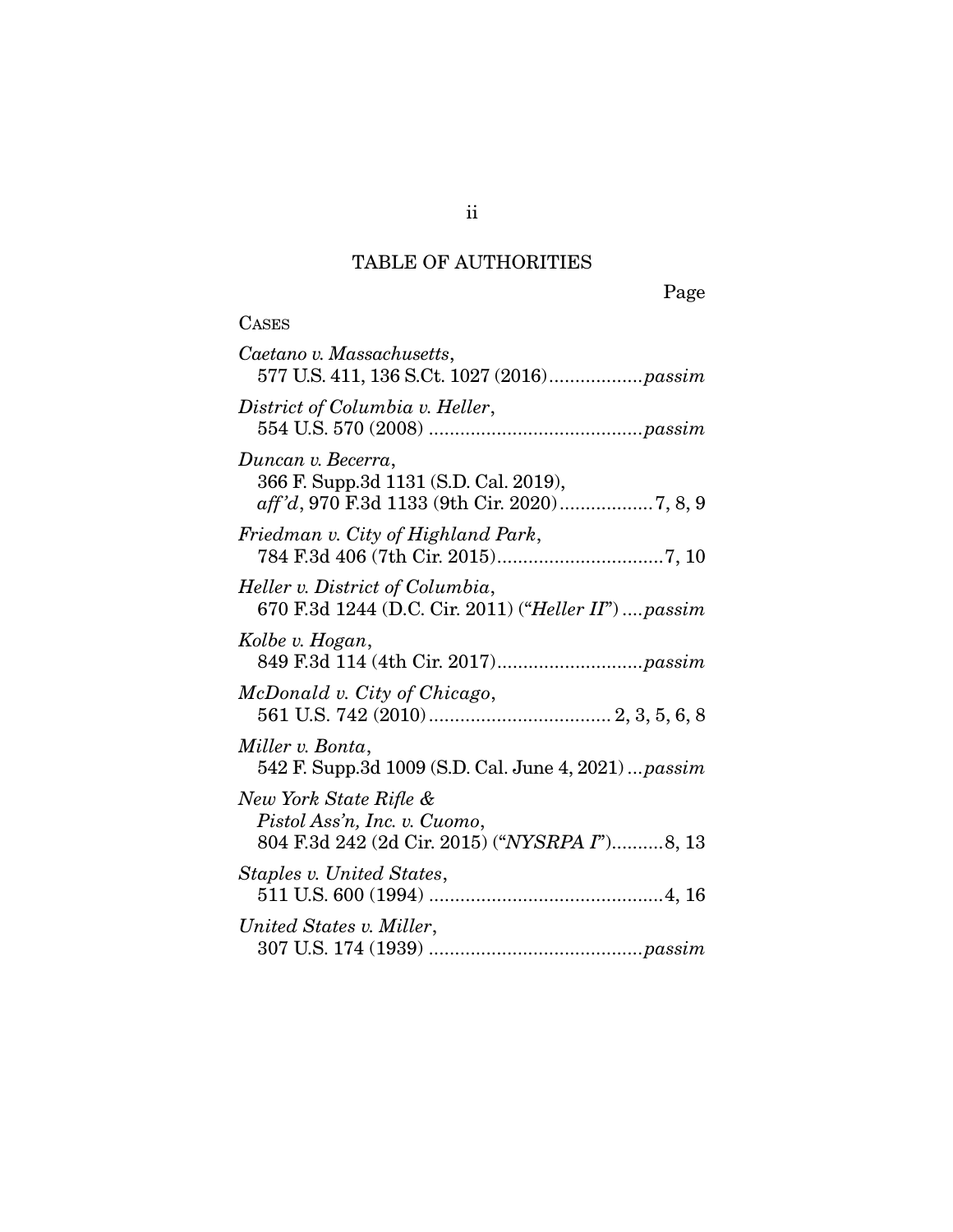## TABLE OF AUTHORITIES—Continued

Page

**STATUTES** 

| Md. Code Ann., Crim. Law § 4-302 3                                                      |  |
|-----------------------------------------------------------------------------------------|--|
| Md. Code Ann., Crim. Law § 4-303(b)3                                                    |  |
| Violent Crime Control and Law Enforcement<br>Act of 1994 (Pub. L. 103-322), 103rd Cong. |  |

iii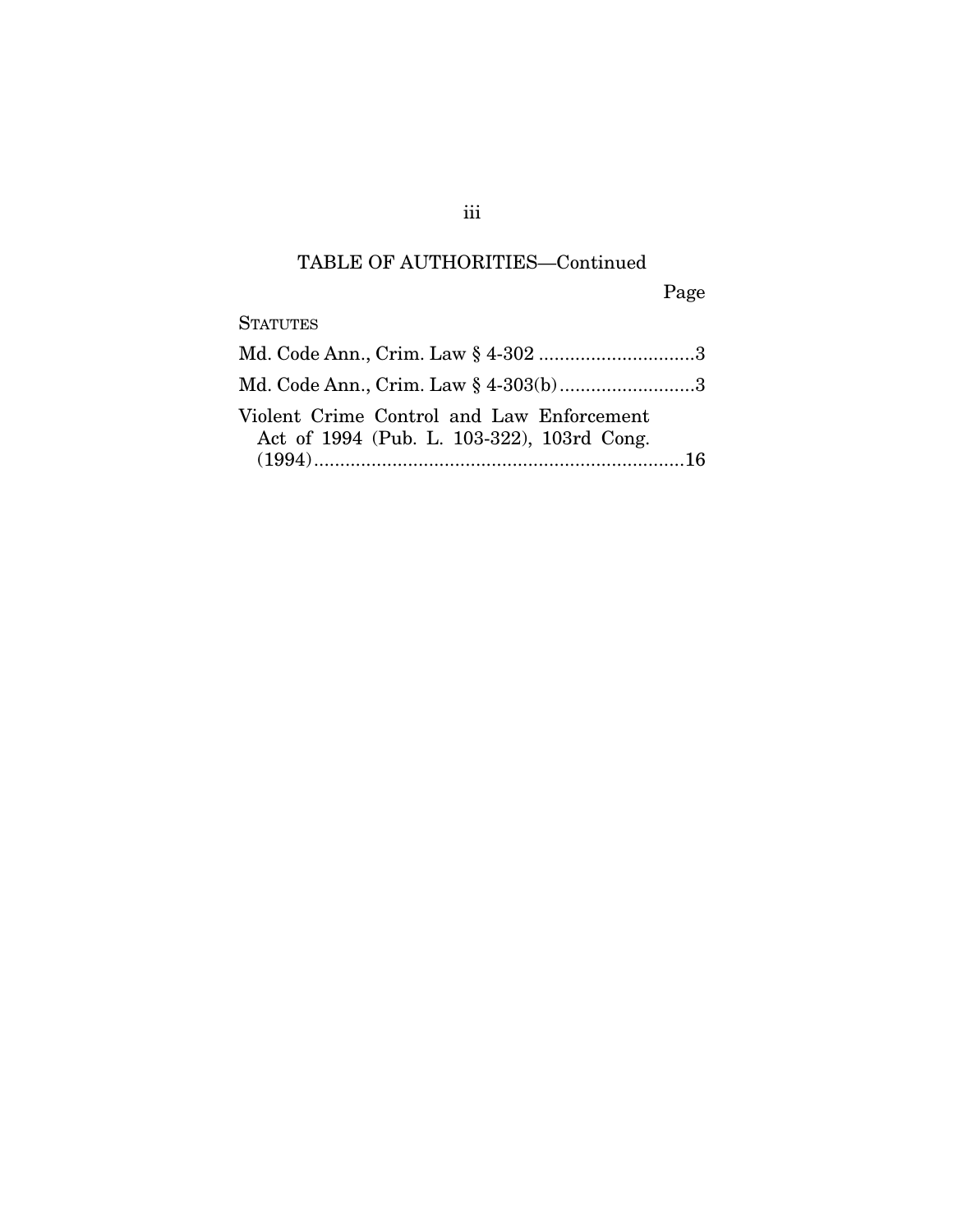#### **INTEREST OF AMICI CURIAE**<sup>1</sup>

 The **San Diego County Gun Owners Political Action Committee (SDCGO)** is a diverse and inclusive 1,300+ member political organization. SDCGO is dedicated to preserving and restoring citizens' Second Amendment rights. It has developed a strong, permanent foundation that focuses on changing the face of firearm ownership and use by collaborating with volunteers in state and local activities and outreach. Since its beginning in 2015, SDCGO has profoundly influenced and advanced policies protecting the Second Amendment. SDCGO's primary focus is on expanding and restoring Second Amendment rights within San Diego County and in California due to an aggressive and largely successful legislative and regulatory effort to significantly limit or eliminate the firearms industry and the ownership and use of various arms at the state, county, and municipal levels.

**California Gun Rights Foundation ("CGRF")** was founded by long-time civil rights activists in California to counter the marginalization of gun owners and combat civilian disarmament. It is a  $501(c)(3)$  nonprofit organization that serves its members, supporters, and the public through education, cultural, and judicial efforts to advance Second Amendment and

<sup>1</sup> Counsel of record for all parties received notice of amici curiaes' intent to file at least ten days prior to this brief 's due date and provided written consent to the filing of this brief. See Sup. Ct. R. 37.2(a). No counsel for any party authored this brief in whole or in part. No person, other than amici curiae, contributed money intended to fund the brief 's preparation and submission.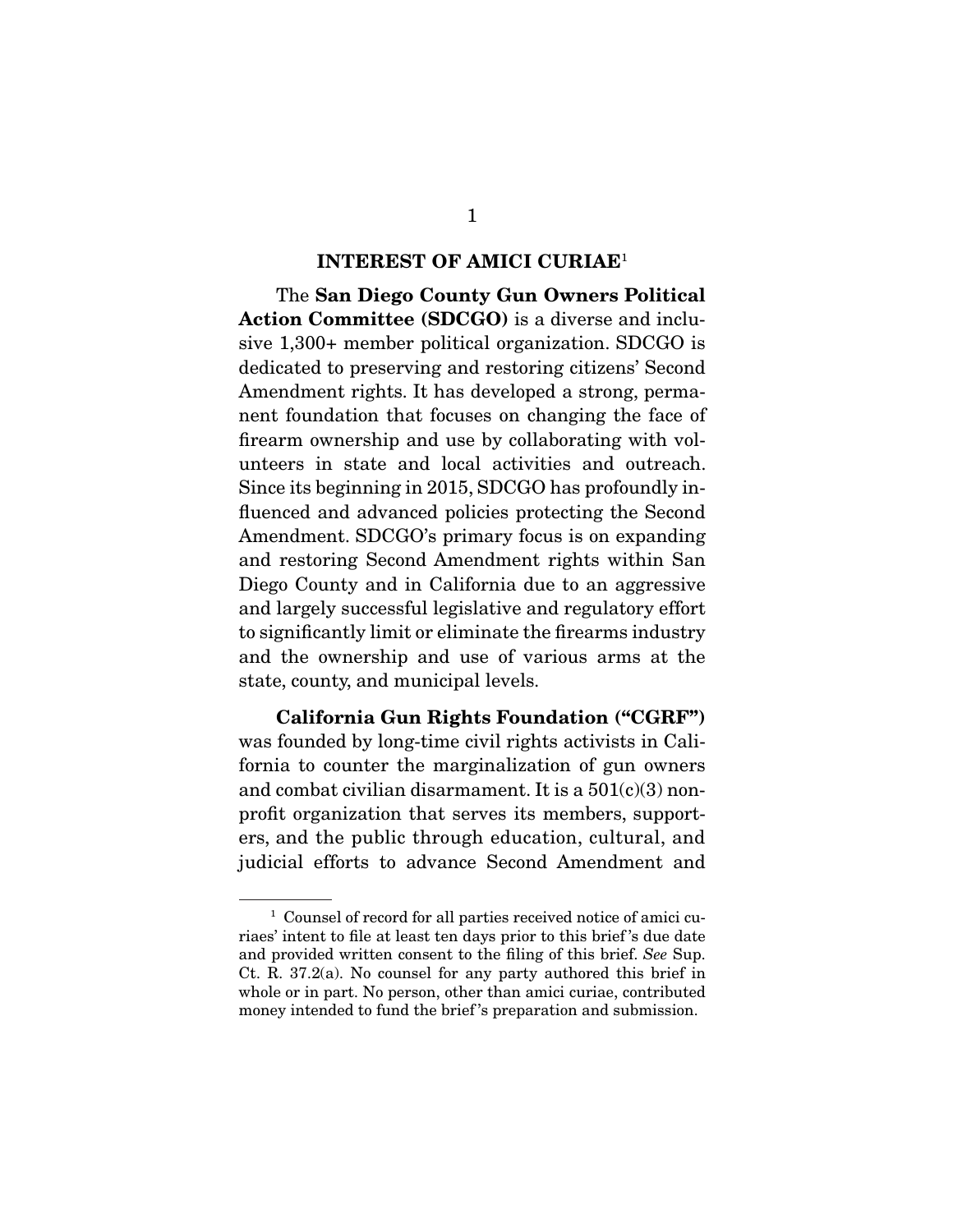related civil rights. CGRF has held governments accountable to the Constitution and the law in matters that directly affect the rights of law-abiding gun owners through its legal action, education, and research programs. CGRF has also filed important supporting amicus briefs in lawsuits filed in court across the nation, including the landmark McDonald v. Chicago case before the United States Supreme Court. CGRF defends and advances freedom and individual liberties—including the fundamental right to keep and bear arms—and promotes sound, principled, and constitutionally-based public policy. CGRF respectfully believes that its substantial experience and expertise in the Second Amendment field would aid this Court.

**SDCGO**, **CGRF**, **James Miller**, **Wendy Hauffen**, **John Phillips**, and **Poway Weapons and Gear**  (collectively "Amici") are some of the plaintiffs in Miller v. Bonta, a Second Amendment challenge to California's Assault Weapon Control Act ("AWCA"). 542 F. Supp.3d 1009 (S.D. Cal. June 4, 2021). There, Amici successfully argued in the district court that, just like Maryland's assault weapon ban, California's AWCA was a categorical prohibition on commonly owned arms with common characteristics, and thus was unconstitutional under both the "Heller test" and the Ninth Circuit's two-step levels-of-scrutiny test. Amici's case, now on appeal, has been stayed pending the outcome of Rupp v. Becerra and this Court's decision in New York State Rifle & Pistol Ass'n, Inc., et al. v. Bruen. This case concerns Amici because it directly impacts their own challenge to a state's assault weapons ban,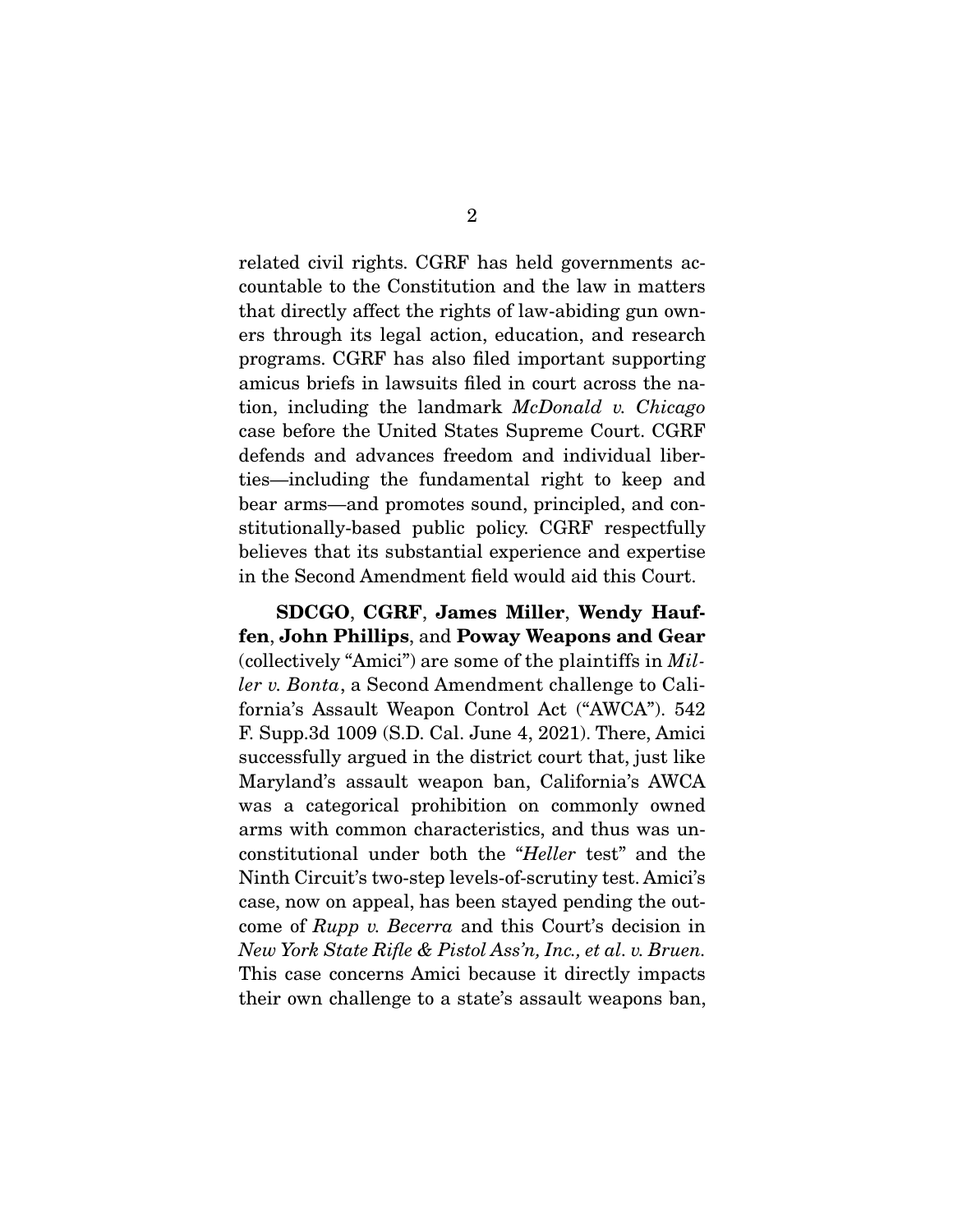and their ability to exercise their right to keep and bear arms. Amici had the benefit of litigating this specific Second Amendment issue through a bench trial and believe that their experience and evidence would aid this Court.

**SUMMARY OF ARGUMENT** 

 $\overbrace{\hspace{2.5cm}}^{\bullet}$   $\overbrace{\hspace{2.5cm}}^{\bullet}$ 

 At issue is Maryland's categorical ban on common semiautomatic rifles, dubiously deemed "assault weapons" pursuant to Md. Code Ann., Crim. Law §§ 4-302, 4-303(b). Like California's Assault Weapons Control Act ("AWCA"), Maryland bans so-called "assault weapons" based on their characteristics such as magazine capacity, detachable magazines, folding stocks, flare launchers, and flash suppressors. Maryland's categorical prohibition was upheld en banc by the Fourth Circuit in Kolbe v. Hogan on the inaccurate assertion that commercial, commonly owned AR-15 rifles were deemed sufficiently *like* M-16 rifles, "*i.e.*, weapons that are most useful in military service," to take them outside the protections of the Second Amendment. 849 F.3d 114, 136 (4th Cir. 2017).

 The Fourth Circuit's novel standard of review is another addition to the number of lower federal court cases that have affirmatively rejected the clear categorical analysis proscribed by this Court in District of Columbia v. Heller, 554 U.S. 570 (2008) and McDonald v. City of Chicago, 561 U.S. 742 (2010). In sharp contrast, the court in Amici's case, Miller v. Bonta, applied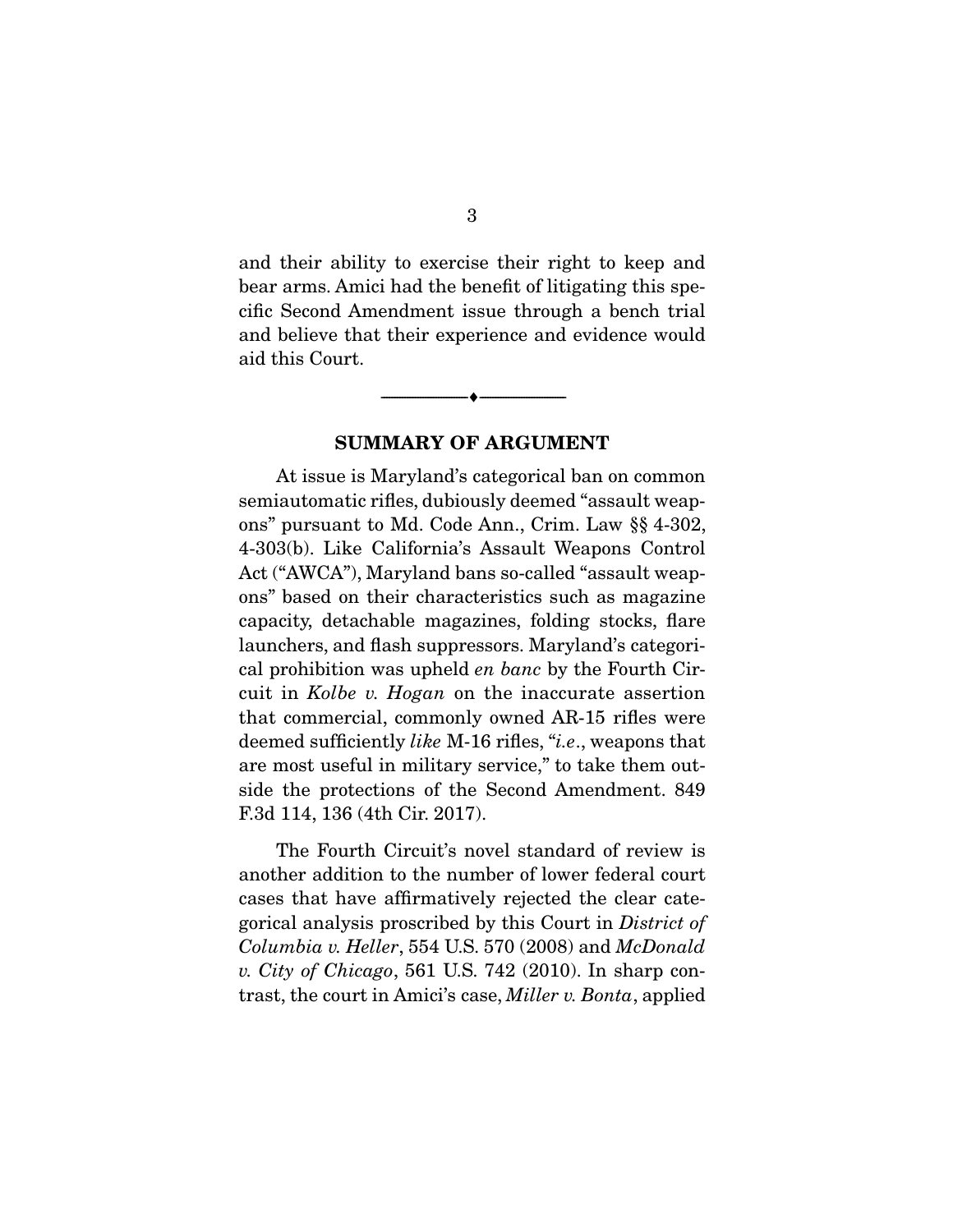proper review standard, using the "hardware test" and asking the simple question: Does the law ban a firearm commonly owned by law-abiding citizens for lawful purposes? This test draws a distinction between commonly owned arms for lawful purposes and arms that are both dangerous and unusual, such as arms solely useful for military purposes (e.g., grenades, missiles). If the law bans commonly owned arms, the law is unconstitutional. End of analysis. Miller v. Bonta, 542 F. Supp.3d 1009, 1021 (S.D. Cal. June 4, 2021).

 This Court also identified the proper means for determining "common use" in Caetano v. Massachusetts, 577 U.S. 411 (2016). In Miller, Amici showed that modern rifles are commonly owned under every metric used for determining common use. For example, a numerical analysis proved beyond doubt that modern rifles are commonly owned in the tens of millions, and a jurisdictional analysis showed that modern rifles are lawfully owned in the vast majority of states.

 Like the assault weapons ban in California, Maryland's ban prohibits common arms with common characteristics that make firearms safer, more accurate, better suited for different statures and body types, and ideal for both individual self-defense and militia service. These firearms are used for a variety of lawful purposes including self-defense, recreation, hunting, target shooting, and sport. They are legal in 44 states and "traditionally have been widely accepted as lawful possessions." Staples v. United States, 511 U.S. 600, 612 (1994).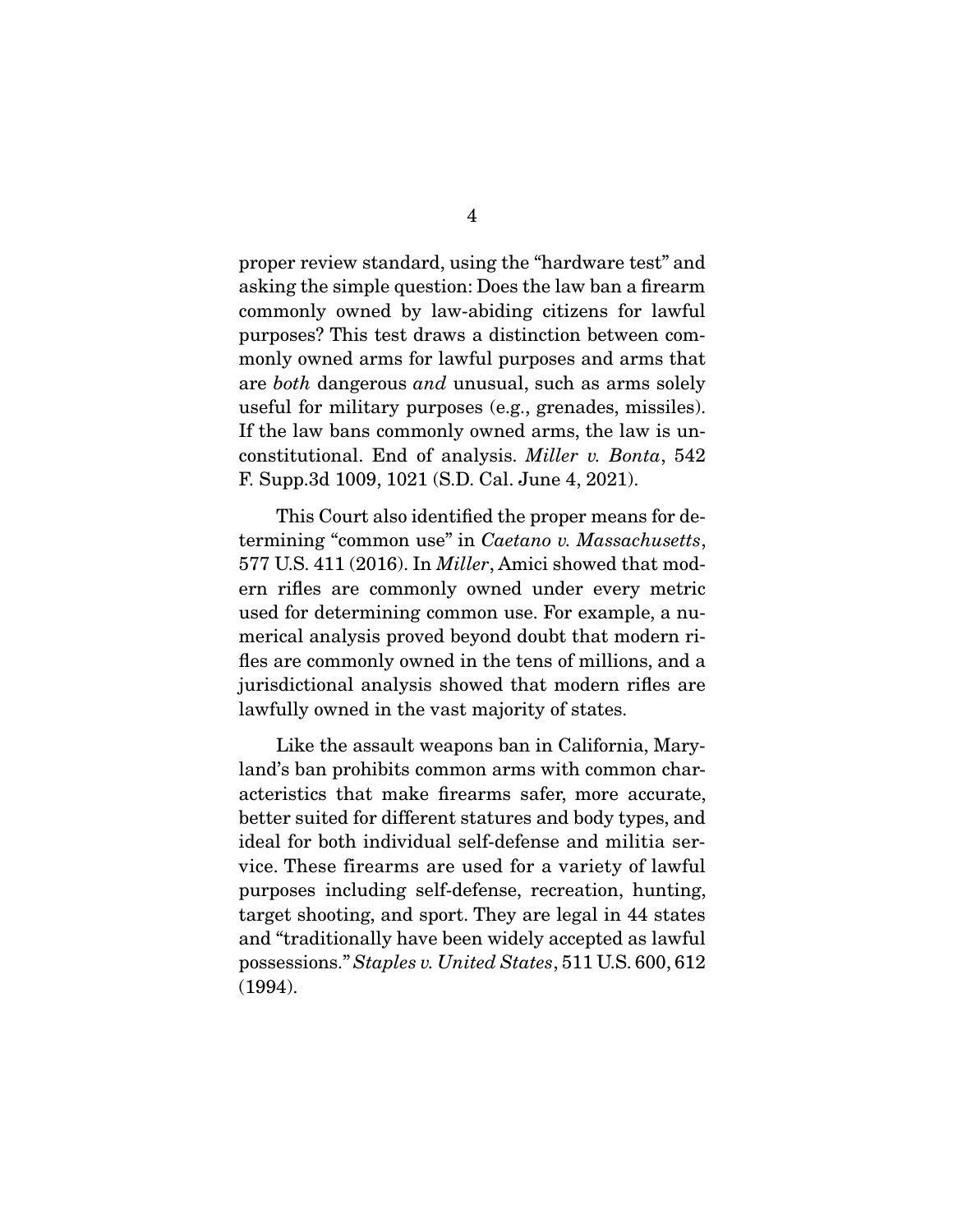This Court should grant review. For over a decade, lower courts have ignored or misconstrued the text of the Constitution, the binding precedent of this Court, and the relevant history and tradition to improperly uphold bans on constitutionally protected arms in common use. This case presents the Court with the opportunity to instruct the lower courts on the proper standard of review in Second Amendment cases challenging the constitutionality of laws prohibiting commonly-possessed firearms. With federal circuit courts and state courts producing at least five separate and conflicting ways of analyzing laws that ban arms in common use for lawful purposes, it is imperative that this Court grant the petition, and apply the categorical test under Heller to prevent any further erosion of this Court's holdings.

#### **ARGUMENT**

--------------------------------- ♦ ---------------------------------

## **I. This Court Should Grant Review to Stop Lower Courts from Ignoring Established Precedent Set By** *Heller* **and** *McDonald***.**

 The Second Amendment provides: "A well regulated Militia, being necessary to the security of a free State, the right of the people to keep and bear Arms, shall not be infringed." U.S. Const. amend. II. It "guarantees the right to carry weapons 'typically possessed by law-abiding citizens for lawful purposes.'" Caetano, 136 S.Ct. at 1030 (Alito, J., concurring). "A weapon may not be banned unless it is *both* dangerous *and* unusual." Id. at 1031. When analyzing whether an arm or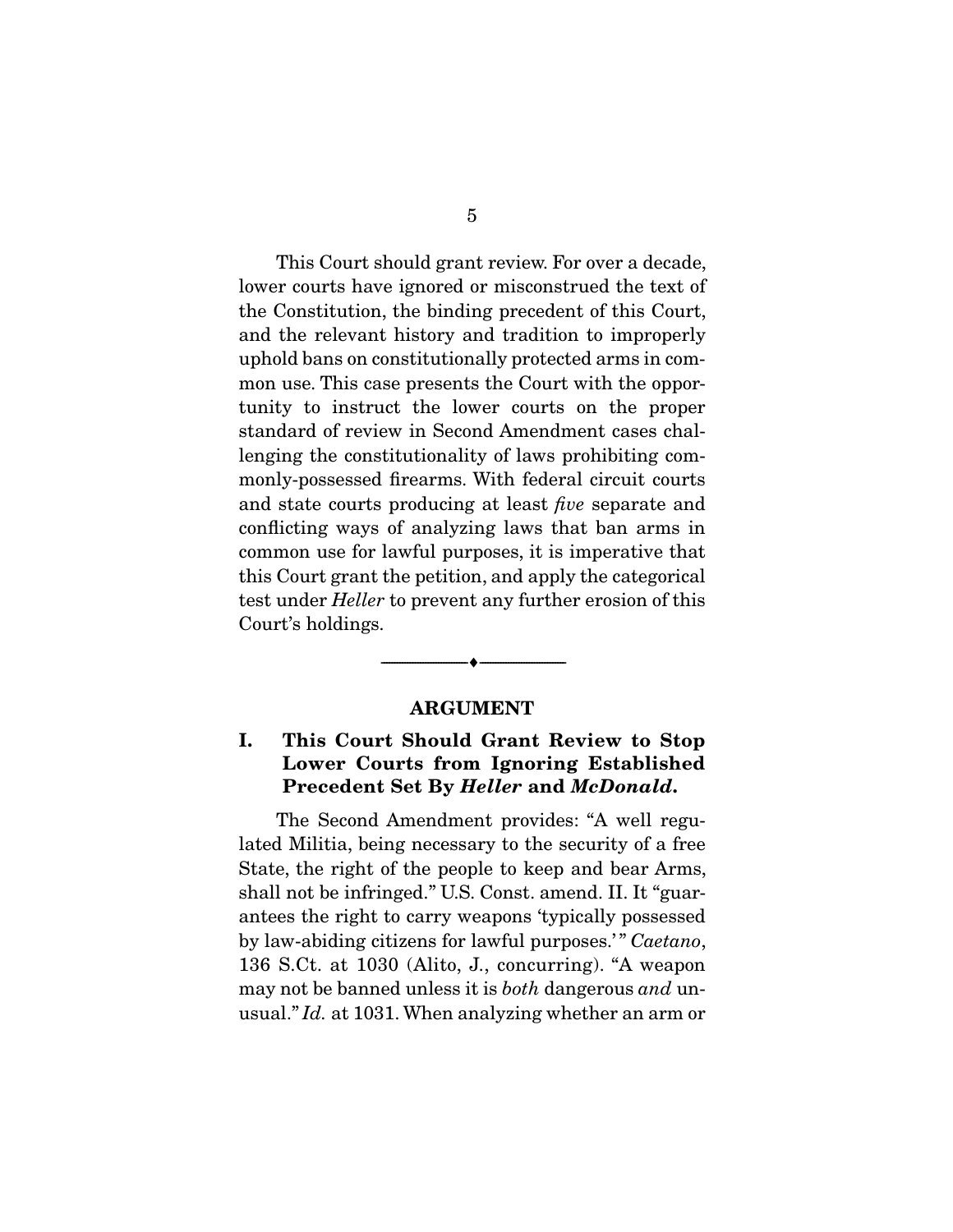weapon is "unusual," Justice Alito emphasized that "the Second Amendment extends, prima facie, to all instruments that constitute bearable arms, even those that were not in existence at the time of the founding." Id. at 1030 (Alito, J., concurring) (quoting Heller, 554 U.S. at 582). Thus, even if an arm was not in existence during the Founding era, it does not mean the weapon is "unusual." The Second Amendment guarantee also includes a right to keep and bear arms that have "some reasonable relationship to the preservation or efficiency of a well-regulated militia." United States v. Miller, 307 U.S. 174, 178 (1939).<sup>2</sup> Importantly, where a "weapon belongs to a class of arms commonly used for lawful purposes," "the relative dangerousness of a weapon is irrelevant." Caetano, 136 S.Ct. at 1031 (Alito, J., concurring) (citing Heller, 554 U.S. at 627, emphasis added).

Despite this Court's precedent in *Heller* and McDonald, lower courts have established their own standards of review when analyzing bans on commonly owned arms. For example, the Ninth Circuit implements a two-step level of scrutiny test most akin to a sliding-scale interest balancing test. The Seventh Circuit determines the constitutionality of categorical bans on arms by asking whether a law bans weapons that were common at the time of ratification or those that have some reasonable relationship to the preservation or efficiency of a well-regulated militia, and

 $2$  United States v. Miller supports the common use test, as it would imply protection of the right to keep firearms in common use that are useful for militia purposes.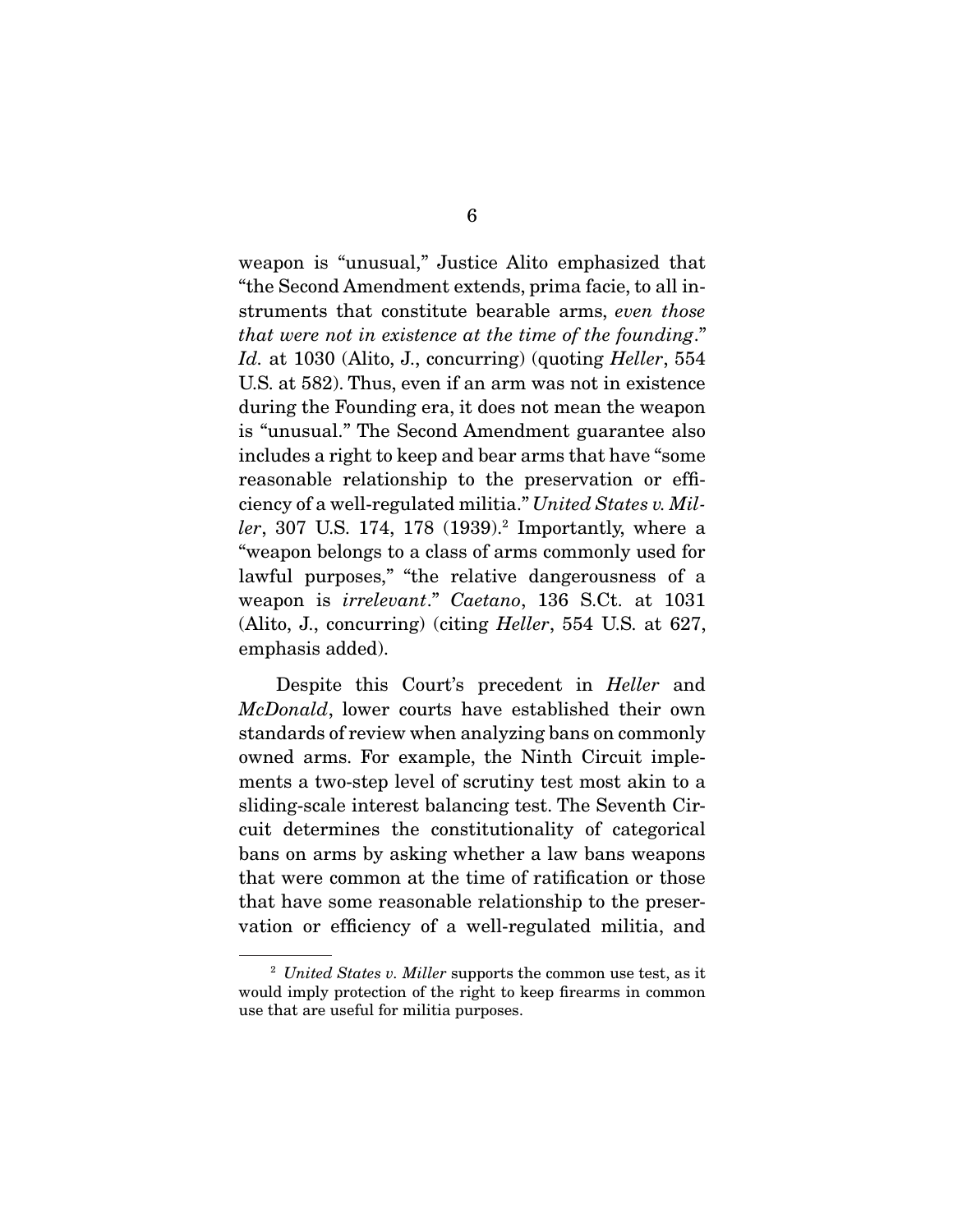whether law-abiding citizens retain adequate means of self-defense. Friedman v. City of Highland Park, 784 F.3d 406, 410 (7th Cir. 2015). The Fourth Circuit asks whether the arms "are 'like' M16 rifles" and "clearly most useful in military service." Kolbe, 849 F.3d at 126, 137. Not only were these tests not applied in *Heller*, they explicitly contradict the analysis in Heller. In contrast to other lower courts, the district court in Amici's case, Miller v. Bonta, properly applied the appropriate test to categorical bans on common arms after a full trial on the merits. Using the "Heller test," the court found that bans on commonly owned arms are categorically unconstitutional. This Court should grant Petitioners' writ, apply the "Heller test" to Maryland's "assault weapons" ban, and correct the inconsistent and grasping standards applied to Second Amendment claims in the lower courts.

## **A. The District Court in** *Miller v. Bonta* **Applied the Correct "***Heller* **Test" to Bans on Commonly Owned Arms.**

 "The Second Amendment extends, prima facie, to all instruments that constitute bearable arms." Heller, 554 U.S. at 582 (emphasis added). As stated in Heller, the right to keep and bear arms is a right enjoyed by all law-abiding citizens to keep and bear arms that are "in common use" "for lawful purposes like selfdefense." Heller, 554 U.S. at 624. The district court in Duncan described this analysis as "a hardware test." "Is the firearm hardware commonly owned? Is the hardware commonly owned by law-abiding citizens? Is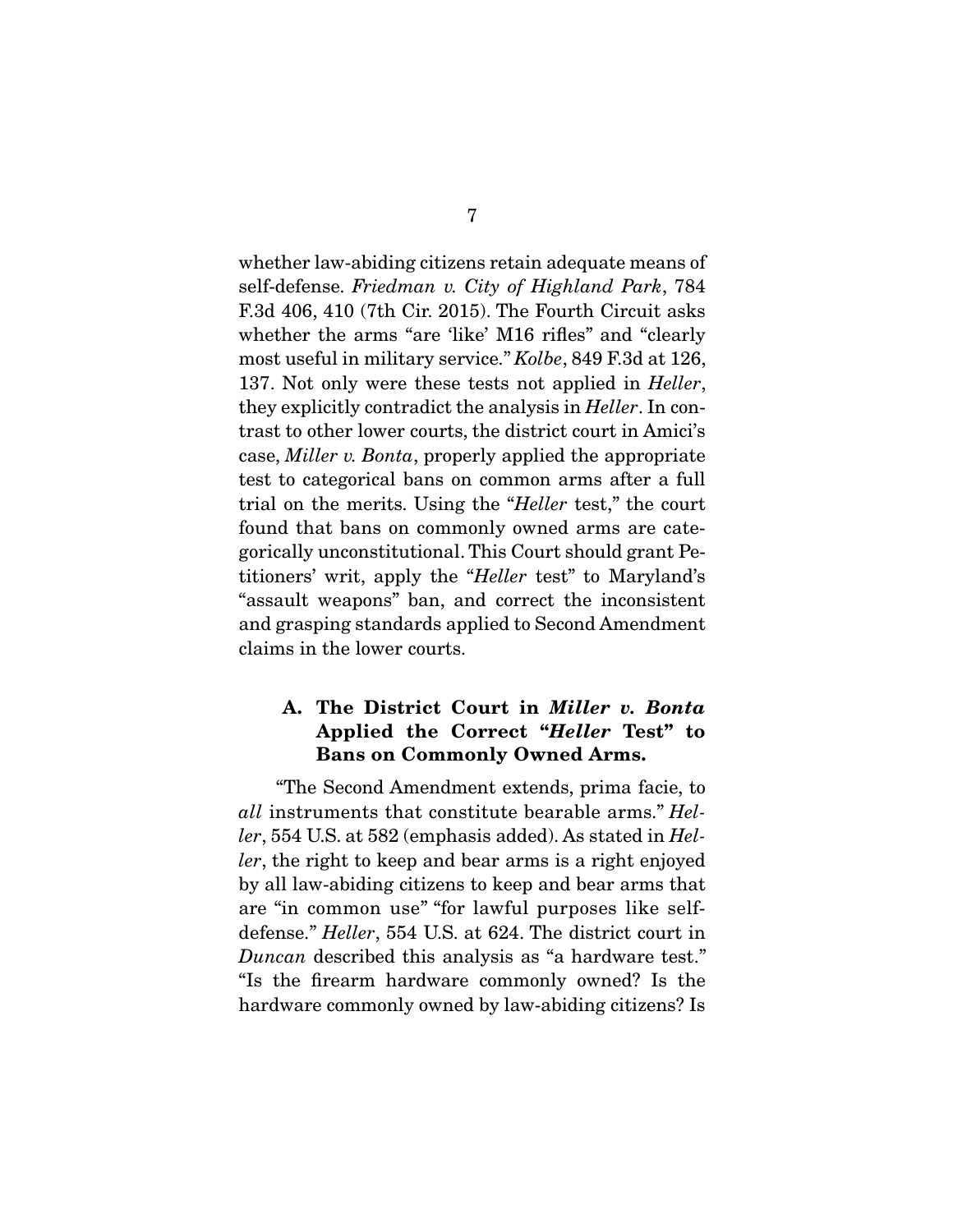the hardware owned by those citizens for lawful purposes? If the answers are 'yes,' the test is over. The hardware is protected." Duncan v. Becerra, 366 F. Supp.3d 1131, 1142 (S.D. Cal. 2019), aff 'd, 970 F.3d 1133 (9th Cir. 2020); see also Miller v. Bonta, 542 F. Supp.3d at 1020-21. "In other words, it identifies a presumption in favor of Second Amendment protection, which the State bears the initial burden of rebutting." New York State Rifle & Pistol Ass'n, Inc. v. Cuomo, 804 F.3d 242, 257 n.73 (2d Cir. 2015) ("NYSRPA I"). Thus, in NYSRPA I, the Second Circuit struck a ban on a pumpaction rifle because the state focused exclusively on semiautomatic weapons and "the presumption that the Amendment applies remain[ed] unrebutted." Id.

 Once it is determined that the Second Amendment applies to a particular type of arm, it is unconstitutional for the government to ban it. This flows directly from Heller, which categorically struck down the District of Columbia's handgun ban. Indeed, this is precisely how this Court described Heller's holding in McDonald: because "we found that [the Second Amendment] right applies to handguns," the Court explained, "we concluded, citizens must be permitted to use handguns for the core lawful purposes of self-defense." McDonald, 561 U.S. at 767 (cleaned up).

 Here, the arms that Maryland bans are presumptively protected under Heller's analysis, and the State could not rebut that presumption. Citizens must be permitted to possess and use those arms for the core lawful purpose of self-defense, and Maryland's ban of those arms is unconstitutional. In Caetano v.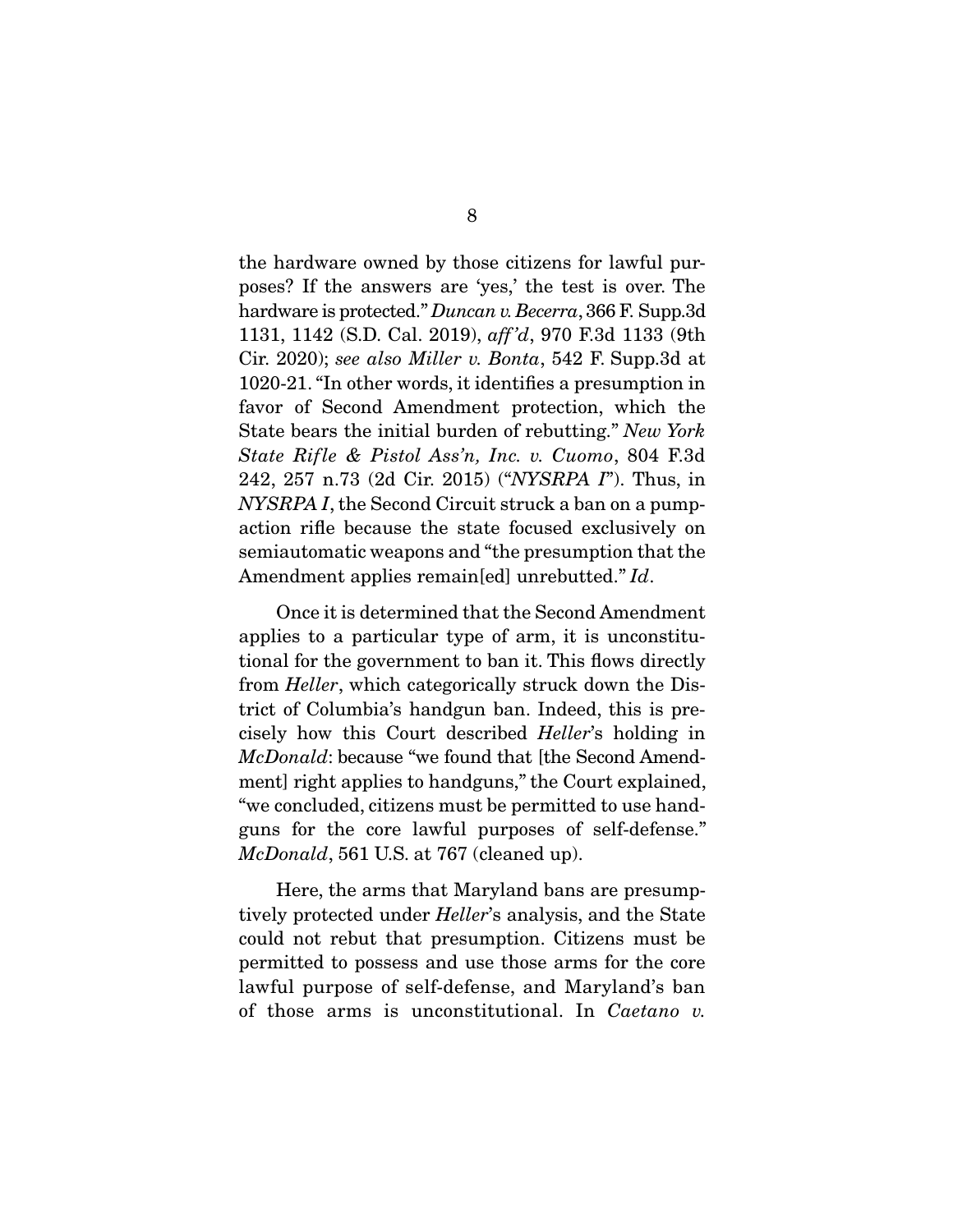Massachusetts, Justice Alito's concurring opinion stated that "[t]he more relevant statistic is that '[h]undreds of thousands of Tasers and stun guns have been sold to private citizens,' who it appears may lawfully possess them in 45 States. [ . . . ] While less popular than handguns, stun guns are widely owned and accepted as a legitimate means of self-defense across the country. Massachusetts' categorical ban of such weapons therefore violates the Second Amendment." 136 S.Ct. at 1032-33.

 Thus, this Court's test for commonality involves a nationwide inquiry. Indeed, the Second Amendment does not mean different things in different parts of the United States. The Heller analysis asks simply whether the arms are "both dangerous and unusual," Caetano, 136 S.Ct. at 1031 (Alito, J., joined by Thomas, J., concurring) (italics original), and if they are not both, it determines if the category of arms are in common use for lawful purposes. Duncan v. Becerra, 366 F. Supp.3d at 1142. The text of the Second Amendment, as it is informed by history and tradition, all point in the same direction because "the pertinent Second Amendment inquiry is whether [the banned weapons] are commonly possessed by law-abiding citizens for lawful purposes today." Caetano, supra, at 1032 (italics original).

 The arms banned as "assault weapons" under Maryland law are not both dangerous and unusual, as the Supreme Court defined in Heller. To the contrary, they are common in all respects: (1) they are common functionally, as they are all semiautomatic in their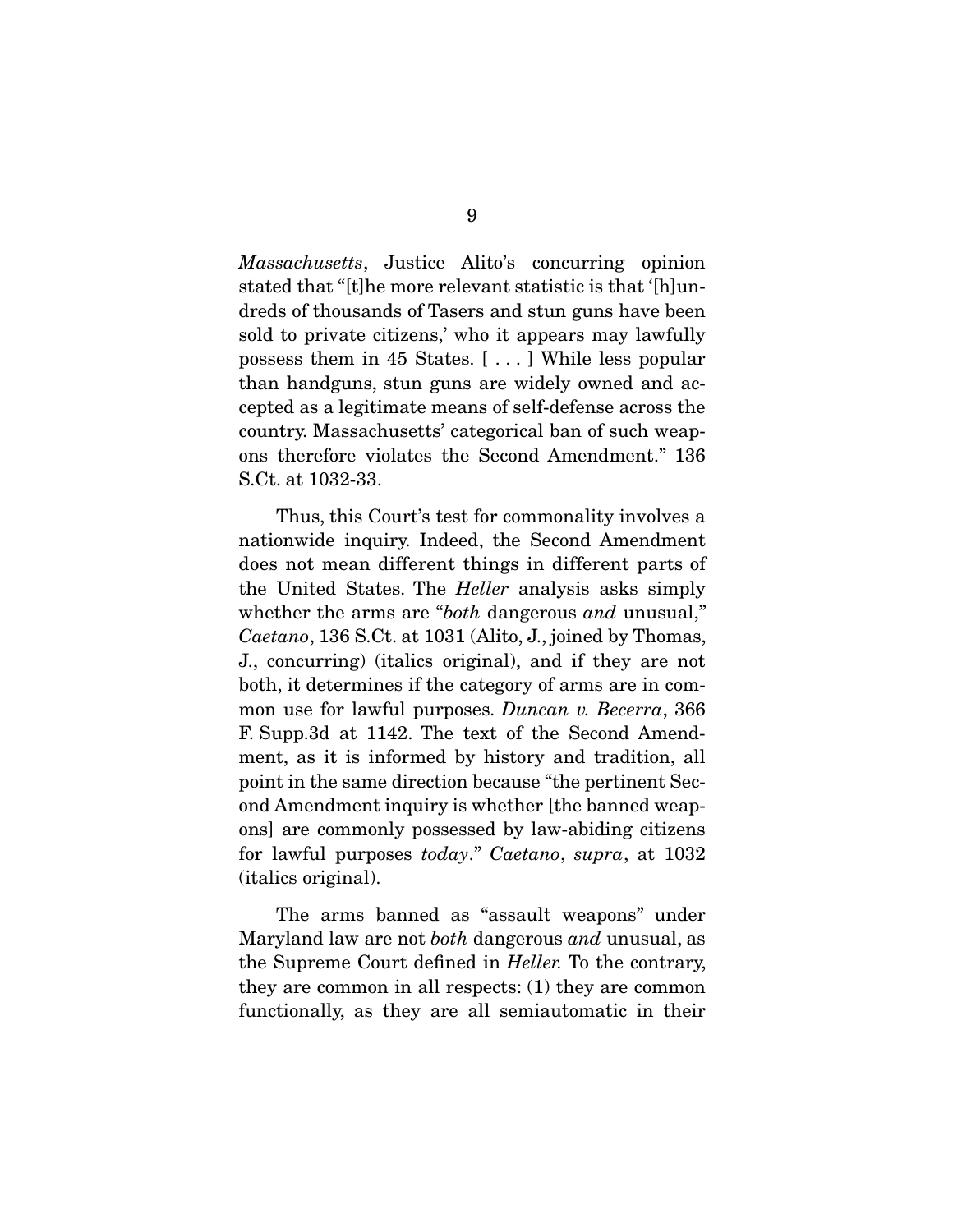operation; (2) they are common characteristically, as they are all commercially popular types of arms with various common characteristics like detachable magazines and folding stocks; and (3) they are common jurisdictionally, available in the vast majority of states. As further proof, they are common numerically, in that they are owned by tens of millions of citizens throughout the United States.

 While numerical data are entirely sufficient to determine if a particular weapon is commonly used for lawful purposes (especially considering the overwhelming numbers of modern rifles in the U.S.), it must be acknowledged that the constitutionally protected status of arms cannot turn on fact-bound sales numbers of *specific makes, models, or even specific con*figurations. Said differently, courts must be aware that a pure statistical analysis can be misleading; in the context of the Second Amendment, an unchallenged unconstitutional law prohibiting arms may be the sole cause that an arm is not common in the first place. "[I]t would be absurd to say that the reason a particular weapon can be banned is that there is a statute banning it, so that it isn't commonly owned. A law's existence can't be the source of its own constitutional validity.") Friedman, 784 F.3d at 409. Thus, when an arm is numerically uncommon because of a government bans, or even a new market technology/design, the government bears the burden of demonstrating that there is something about that arm that makes it qualitatively more dangerous than typical firearms. Thus, this Court can also consider the number of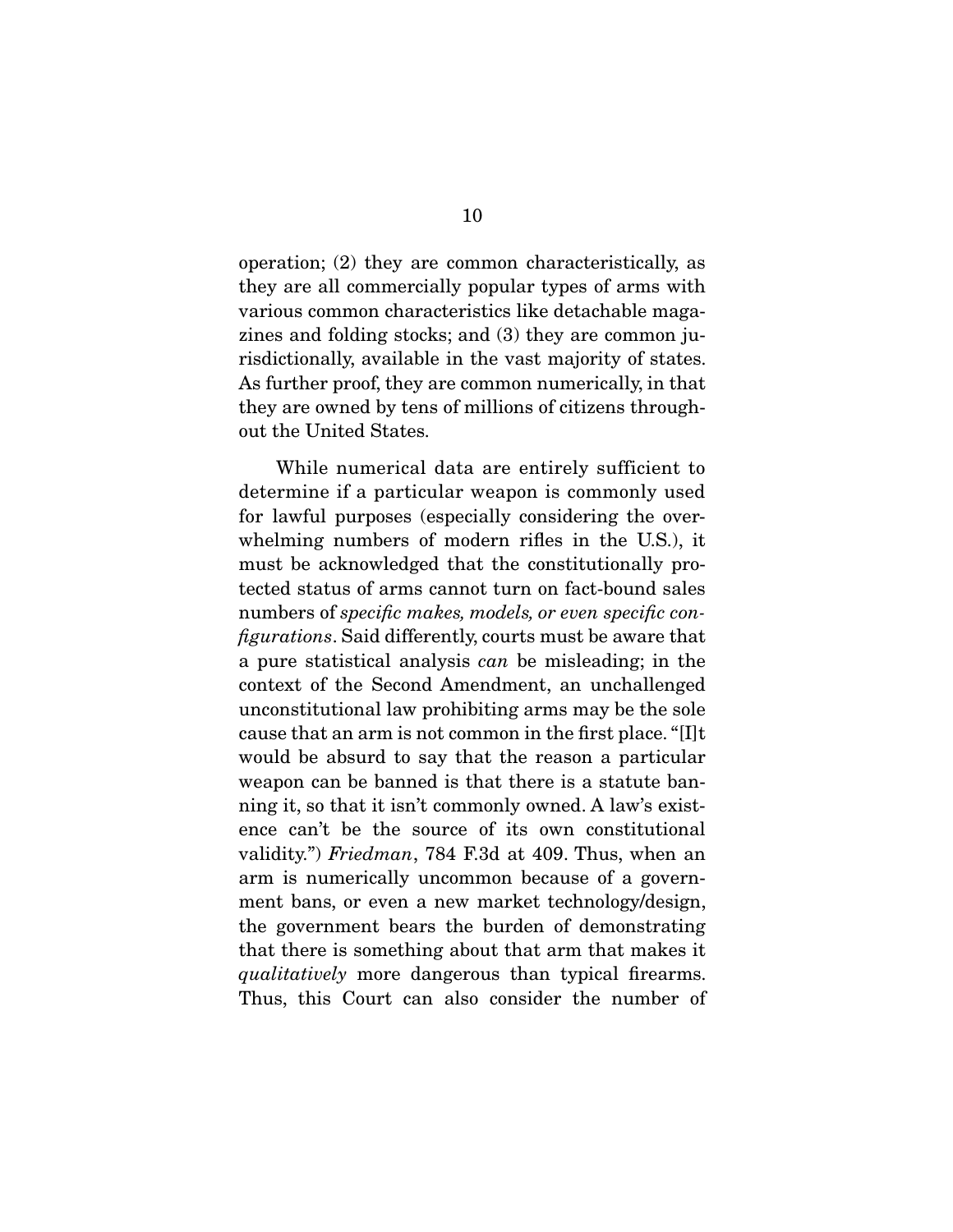jurisdictions that allow for the lawful possession and carrying of such arms and their lawful use for all lawful purposes, including but not limited to, self-defense.

 The question should focus on a categorical analysis of type and function, set against a backdrop of permissibility and availability throughout the United States. "While less popular than handguns, stun guns are widely owned and accepted as a legitimate means of self-defense across the country." Caetano, 136 S.Ct. at 1033 (2016) (Alito, J., concurring). So too are semiautomatic modern rifles in various configurations and characteristics which Maryland prohibits. These firearms are commonly used by responsible, law-abiding citizens for various lawful purposes such as selfdefense, hunting, recreation, competition, and collecting. Miller v. Bonta, 542 F. Supp.3d at 1020-23, 1033-37.

 For example, a future model of a semiautomatic handgun, rifle, or shotgun, though when first released will not be numerically common based on sales (because it has not yet been sold), will nonetheless be constitutionally protected because it is categorically common—that is to say, it will be an iterative semiautomatic handgun, rifle, or shotgun, which are categorically common and protected bearable arms. The same goes for firearms that Maryland bans based on one or more characteristics, and their evolutionary and technological successors. Just like the argument "that only those arms in existence in the 18th century are protected by the Second Amendment [is] not merely wrong, but bordering on the frivolous," the "Second Amendment extends, prima facie, to all instruments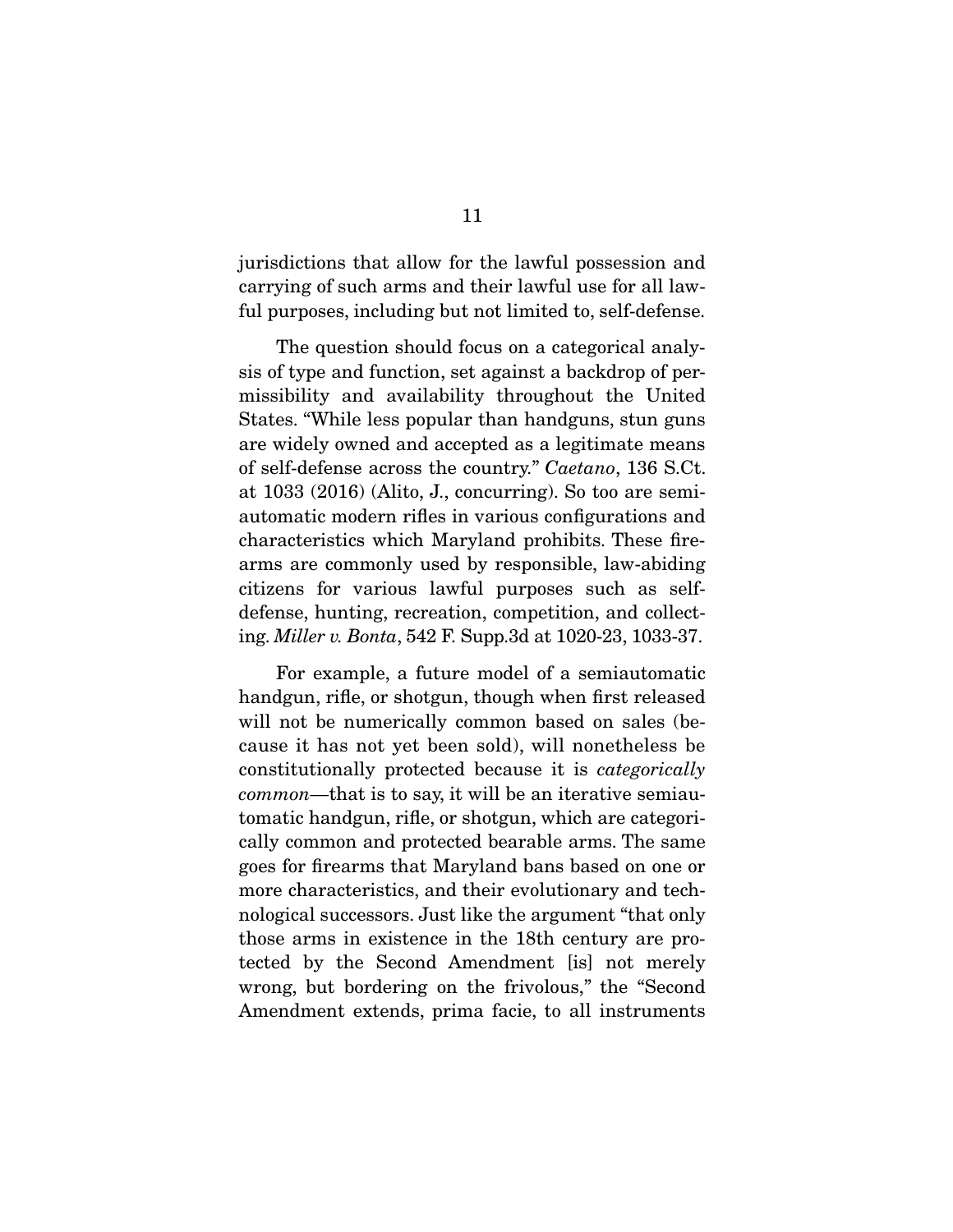that constitute bearable arms . . . " Caetano, 136 S.Ct. at 1030 (internal quotations omitted). The fact that the Maryland may act to ban thousands of discrete configurations of common semiautomatic arms held in respectively smaller numbers than the over-arching category of "assault weapons" is irrelevant to the constitutional inquiry under *Heller*.

#### **1. Numerical Analysis**

 Today, semiautomatic firearms with one or more common characteristics are among the most popular firearms in the United States. Miller v. Bonta, 542 F. Supp.3d at 1020-23. Indeed, the district court in Miller found that in 2018 alone, 1,954,000 modern rifles were either manufactured in or imported into the U.S. for sale. Miller, 542 F. Supp.3d at 1022. Over the last 30 years, 19,797,000 modern rifles have been manufactured or imported into the United States. Id. "For female gun buyers in 2018, after a handgun, a modern rifle was the next most popular choice. The same was true of all first-time gun buyers in 2018." Id. (citations omitted). Again in 2018, "approximately 18,327,314 people participated nationally in in target and sport shooting specifically with modern rifles." Id.

 The popularity of these banned firearms is undeniable. For example, California was the first state to ever implement an assault weapon ban and arguably the state with the most expansive assault weapons regulations. However, despite being banned for 20 to 30 years, the court in Miller found that according to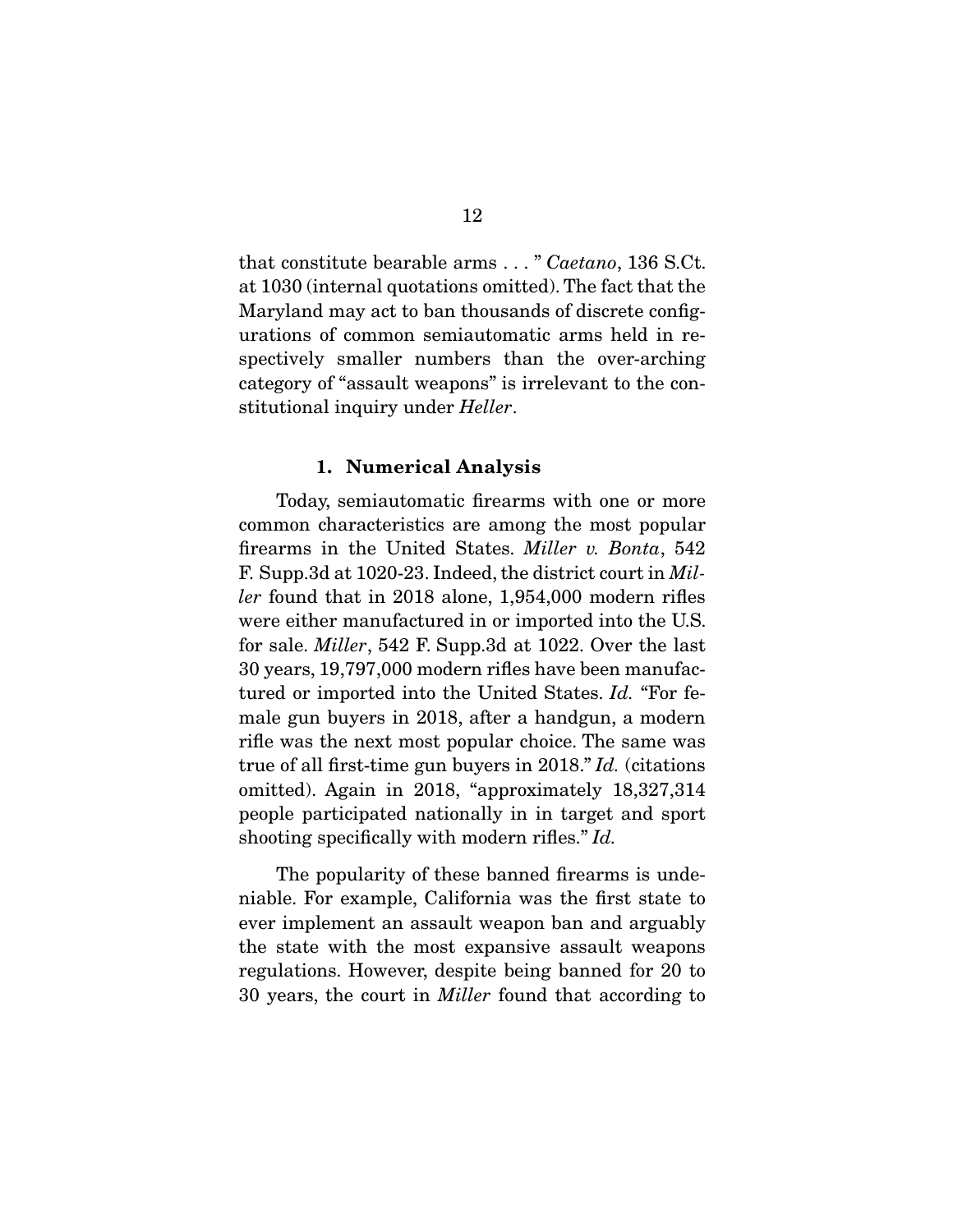the State's own evidence, there were 185,569 "assault weapons" registered with the California Department of Justice. Miller, 542 F. Supp.3d at 1021. The Court also found that another 52,000 assault weapon registrations were backlogged and left unregistered when the last California registration period closed in 2018. Id. The district court in *Miller* determined that of the 1,345,367 firearms that were purchased in California from January 2020 to March 2021, it is reasonable to infer that 176,801 of those firearms were modern rifles. Id., at 1022.

 Modern rifles are indeed popular. Almost one-half of all rifles (48%) produced in 2018 were modern rifles—or 664,360 rifles. *Miller v. Bonta*, 542 F. Supp.3d at 1022. At this point, they are likely more popular than the Ford F-150 truck. Id., at 1022-23. Other courts agree. "Even accepting the most conservative estimates cited by the parties and by amici, the assault weapons . . . at issue are 'in common use' as that term was used in Heller." NYSRPA I, 804 F.3d at 255. "We think it clear enough in the record that semi-automatic rifles . . . are indeed in 'common use.'" Heller v. District of Columbia, 670 F.3d 1244, 1261 (D.C. Cir. 2011) ("Hel $ler II$ ").

 Notably, this Court indicated that as few as 200,000 stun guns owned nationwide by law-abiding citizens was enough to show common ownership and receive constitutional protection. Caetano, 577 U.S. at 420 (Alito, J., and Thomas, J., concurring) (approximately 200,000 civilians owned stun guns as of 2009) ("While less popular than handguns, stun guns are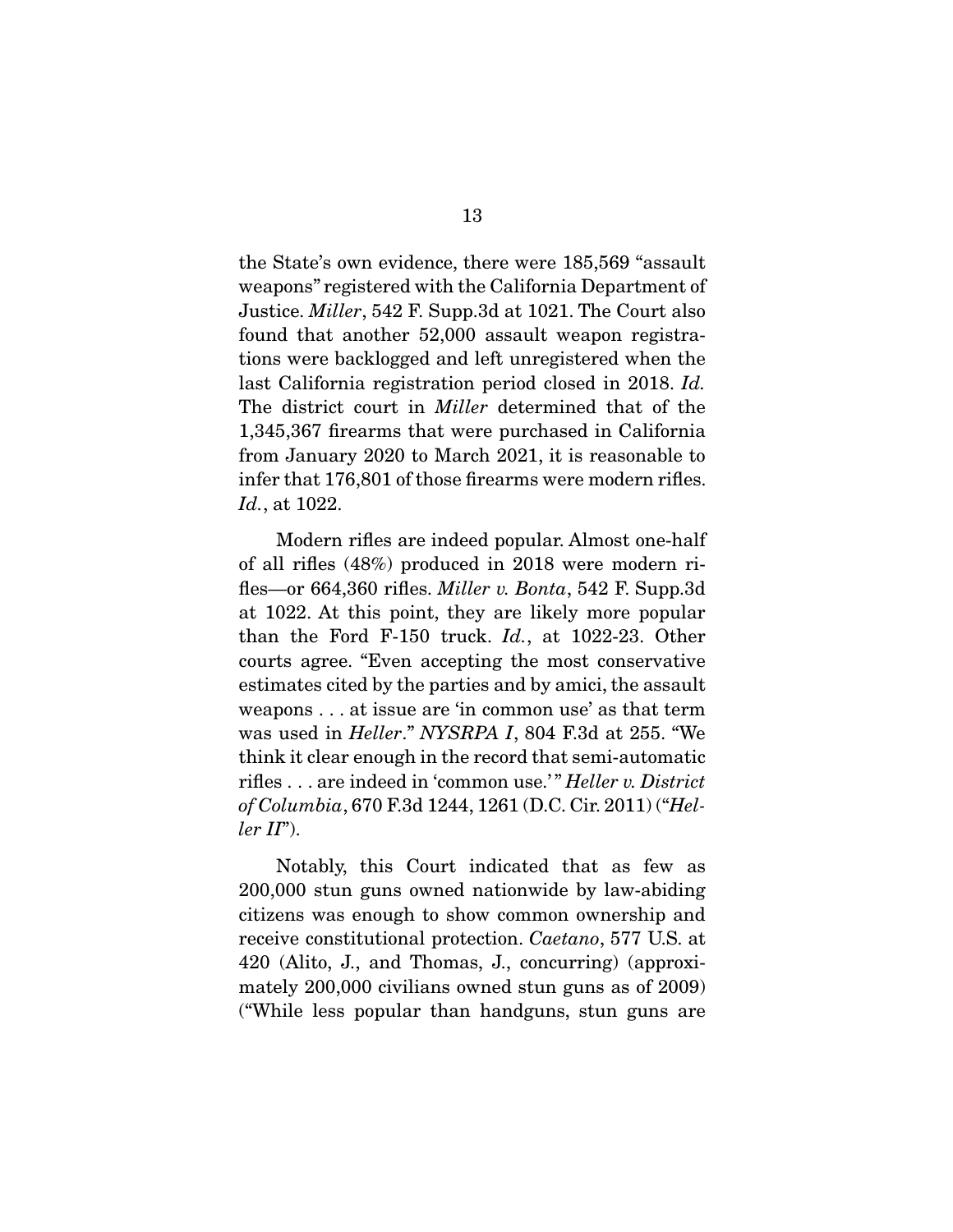widely owned and accepted as a legitimate means of self-defense across the country."). Amici in *Miller* were able to show that based on the evidence presented at trial, that upwards of 1,000,000 modern rifles are owned in California alone. Miller v. Bonta, 542 F. Supp.3d at 1023. Common sense dictates that modern rifles are indeed common. They are common in California, common in Maryland, and common throughout the United States. As such, they are fully protected by the Second Amendment.

 Not only did the court in Miller find overwhelming data supporting the commonality of modern rifles, it also found that the State failed to present evidence at trial that modern rifles—or "assault weapons"—are often used in crime. To the contrary, the evidence showed that most modern rifles are owned by law-abiding citizens who use them for lawful purposes. The district court in Miller found that in 2018, "34% of buyers purchased a modern rifle for personal protection, while 36% purchased for target practice or informal shooting, and 29% purchased for hunting." Miller v. Bonta, 542 F. Supp.3d at 1022. "For female gun buyers in 2018, after a handgun, a modern rifle was the next most popular choice." Id. The same was true of all first-time gun buyers in 2018. Id. Nationally, the sport of 3-gun shooting—in which modern rifles are one of the three classes of arms used—is the activity with the highest mean days of participation (23.8 days). The next highest activity is target shooting with a modern rifle (15.3 days). Id. "In the west region, target shooting with a modern rifle is the top activity." Id.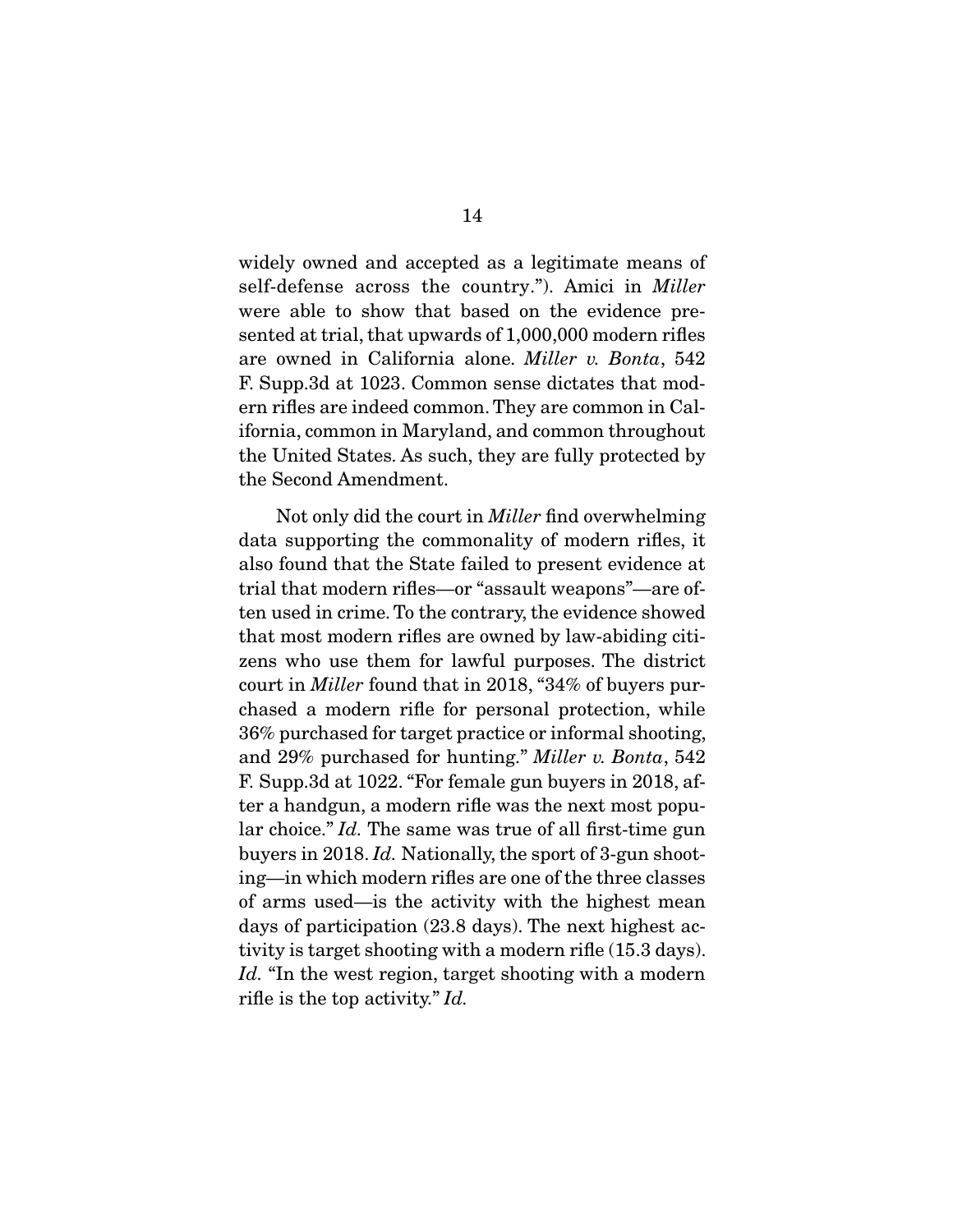The same is true for the Fourth Circuit. In fact, the Fourth Circuit relied on assumptions and figures that were specifically proven false at trial in *Miller*. For example, the Fourth Circuit stated that rounds from assault weapons "easily pass through the soft body armor worm by most law enforcement officers." Kolbe, 849 F.3d at 127. However, most rifle rounds will defeat police body armor as it is designed only to resist lower caliber ammunition fired from a handgun. Miller v. Bonta, 542 F. Supp.3d at 1053. The district court in Miller also specifically refuted the state's contention that only 2.2 shots are fired on average in self-defense. Id. at 1041-46. In fact, many of the arguments relied on by the Court in Kolbe were specifically refuted at trial in Miller. Such weak, and frankly non-existent evidence cannot be permitted to be relied on by the lower courts to cripple fundamental Second Amendment rights.

#### **2. Jurisdictional Analysis**

 In contrast to the strong historical support for the constitutional protection of the arms at issue here, there is no historical support for laws prohibiting firearms with the characteristics prohibited under Maryland's ban. Amici in Miller v. Bonta showed at trial that semiautomatic rifles, pistols, shotguns, and detachable magazines have been in existence since the late 1800s and early 1900s. Characteristics such as the ergonomic pistol-style grip and thumbhole stock, collapsible stock, flash suppressor, and forward vertical grips have been commercially available and offered on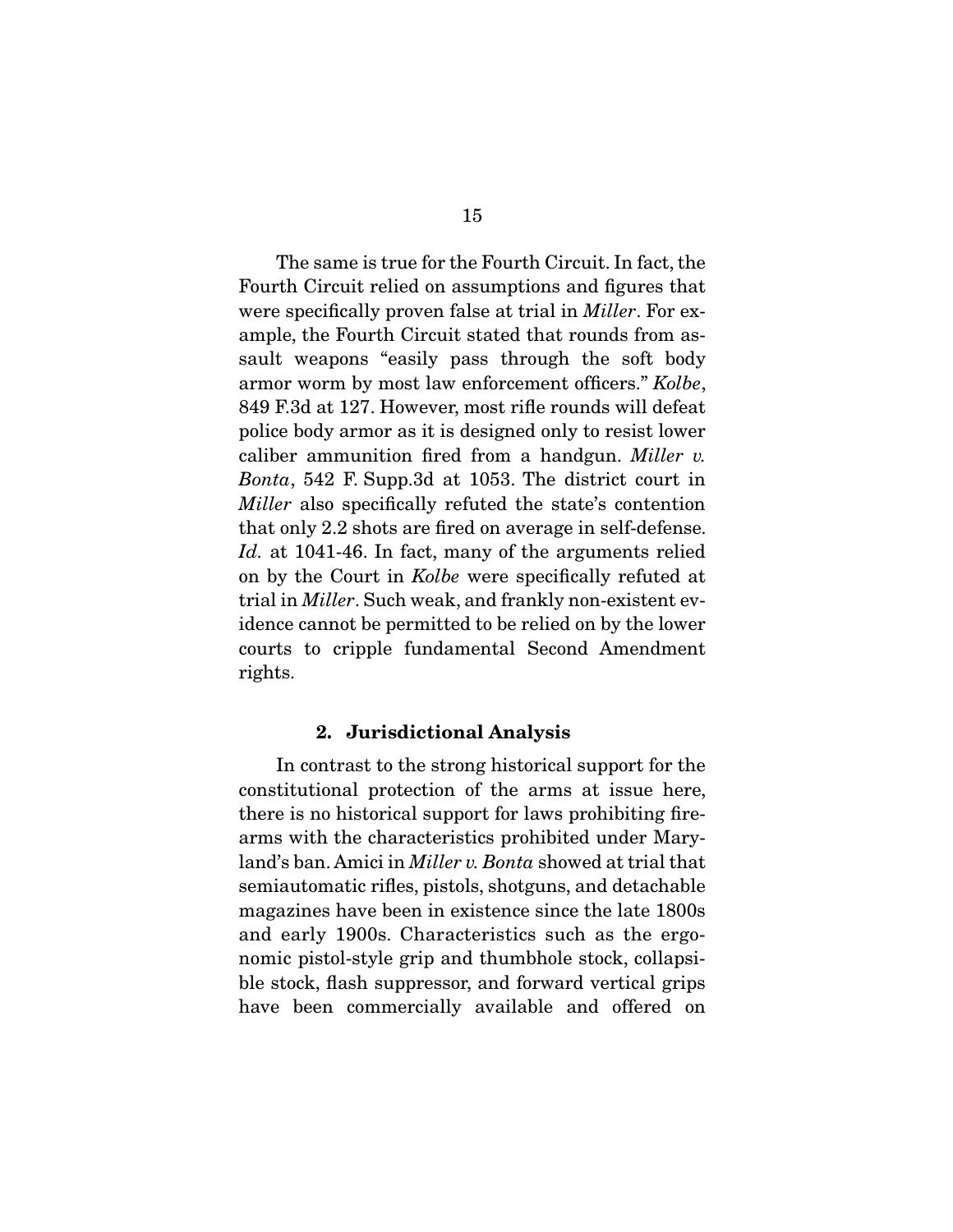semiautomatic firearms for up to, and in some instances, over a century. Yet these characteristics were not regulated. Miller v. Bonta, 542 F. Supp.3d at 1024- 25. As early as 1779, firearms had ammunition capacities greater than 10 rounds. During World War I, detachable magazines with capacities of up to 32 rounds were introduced and available in the commercial market. These early firearms were equipped with many of Maryland's currently banned characteristics such as "large-capacity" magazines, detachable magazines, and adjustable/folding stocks.

 Notably, the only federal regulation on semiautomatic firearms having characteristics at issue here did not occur until 1994 in the Public Safety and Recreational Firearms Use Protection Act (the "Federal Assault Weapons Ban") (103rd Congress (1993-1994)), a subsection of the Violent Crime Control and Law Enforcement Act of 1994 (Pub. L. 103-322). This prohibition was allowed to sunset 10 years later due to its lack of effect on crime. Miller v. Bonta, 542 F. Supp.3d at 1031.

 The few other state bans on "assault weapons" have an even shorter "historical pedigree." Such lateadopted restrictions by a small handful of jurisdictions do not qualify as the historically presumptive limits mentioned in Heller. Cf. Heller II, 670 F.3d at 1260 ("We are not aware of evidence that prohibitions on either semiautomatic rifles or large-capacity magazines are longstanding and thereby deserving of a presumption of validity"); Staples, 511 U.S. at 603 n.1, 612 (discussing the AR-15 and stating that weapons that fire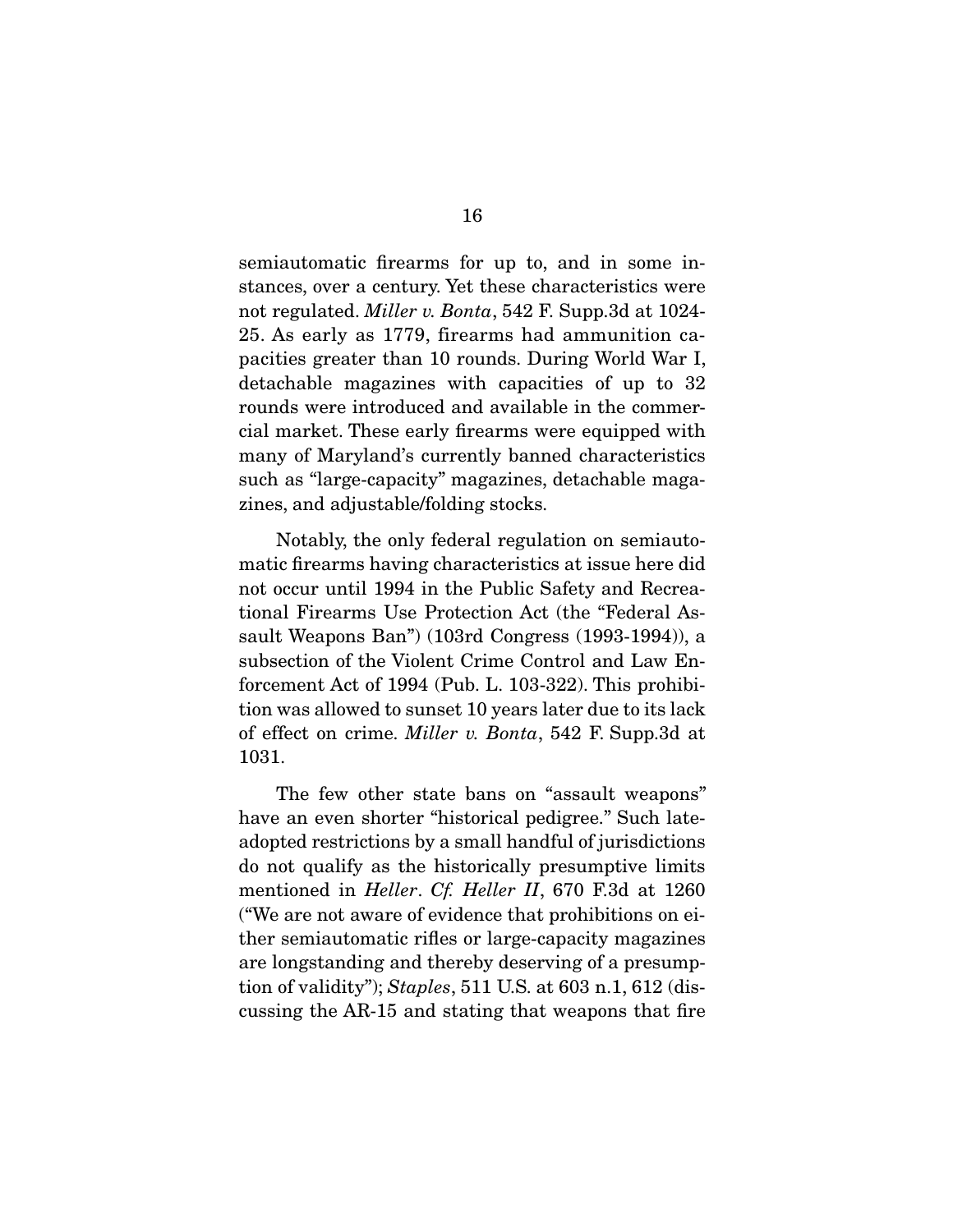"only one shot with each pull of the trigger" "traditionally have been widely accepted as lawful possessions"). In fact, the first state "assault weapons" ban was enacted in 1989 by the State of California. Since 1989, the definition of what constitutes an "assault weapon" has changed at least four separate times, each time expanding the definition to encompass more firearms.

 In addition, unconstitutional prohibitions are extremely rare and only implemented in a small minority of states. Specifically, forty-four (44) states do not ban semiautomatic rifles that are unlawful to purchase, possess, and use under Maryland's ban. Forty-one (41) states do not ban semiautomatic firearms with or without characteristics like pistol grips, collapsible stocks, threaded barrels, and flash suppressors, whether they are semiautomatic rifles, pistols, or shotguns. Thus, these firearms have been sold to and owned by private citizens for over a century throughout the United States and continue to be sold to this day in most places without additional restrictions.

There is no genuine question—the semiautomatic firearms banned by Maryland are common, not prohibited in the vast majority of States, and have been used for almost a century by millions of responsible, lawabiding people for various lawful purposes such as selfdefense, hunting, recreation, competition, and collecting. The only rarity regarding such firearms is the very few States that seek to restrict them by wrongly recasting them as "assault weapons."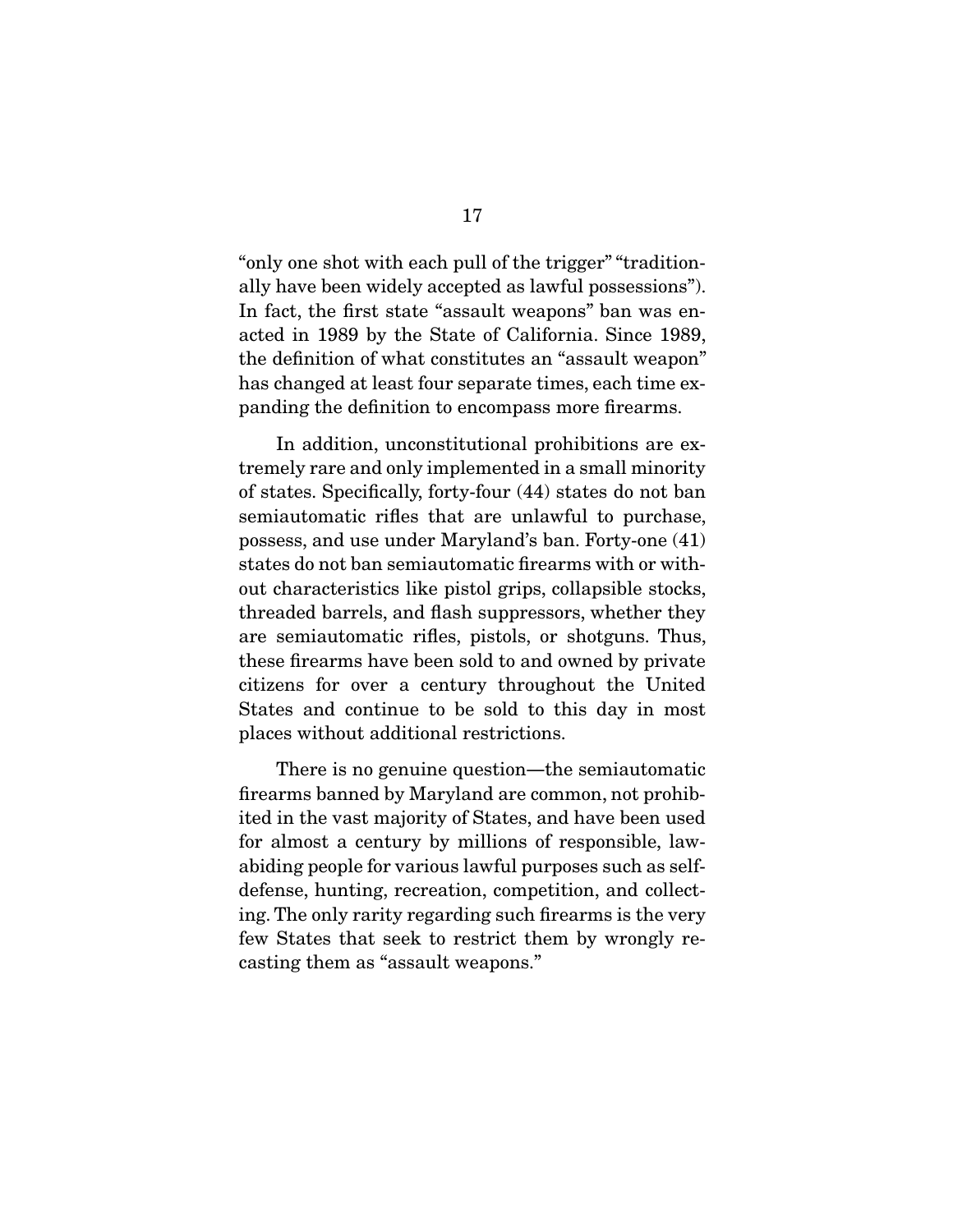## **B. Modern Rifles Are Not "Dangerous and Unusual" Arms but Are Ideal for Self-Defense.**

 In Miller, the district court found that "[l]ike the Swiss Army Knife, the popular AR-15 rifle is a perfect combination of home defense weapon and homeland defense equipment. Good for both home and battle, the AR-15 is the kind of versatile gun that lies at the intersection of the kinds of firearms protected under [Heller] and United States v Miller[.]" Miller, 542 F. Supp.3d at 1014.

 While the Fourth Circuit claimed a "lack of evidence that the banned assault weapons and largecapacity magazines are well-suited to self-defense," this was not the case in Miller. See Kolbe, 849 F.3d at 127. Amici in *Miller* successfully showed that the common firearms banned under the California's AWCA (and also banned under Maryland's ban) are not only in common use, but ideal for self-defense. Miller, 542 F. Supp.3d at 1033-37. The court in Miller found that "without question, there is clear evidence that AR-15 rifles are and have been used for self-defense." Id., at 1033.

 In Miller, Amici showed at trial that the regulated characteristics improve the control, accuracy, function, and safety of firearms. Miller v. Bonta, 542 F. Supp.3d at 1034-39. These characteristics also make them ideal for lawful purposes such as sport and hunting. Id. The characteristics Maryland uses to define "assault weapons," individually and collectively, are neither unusual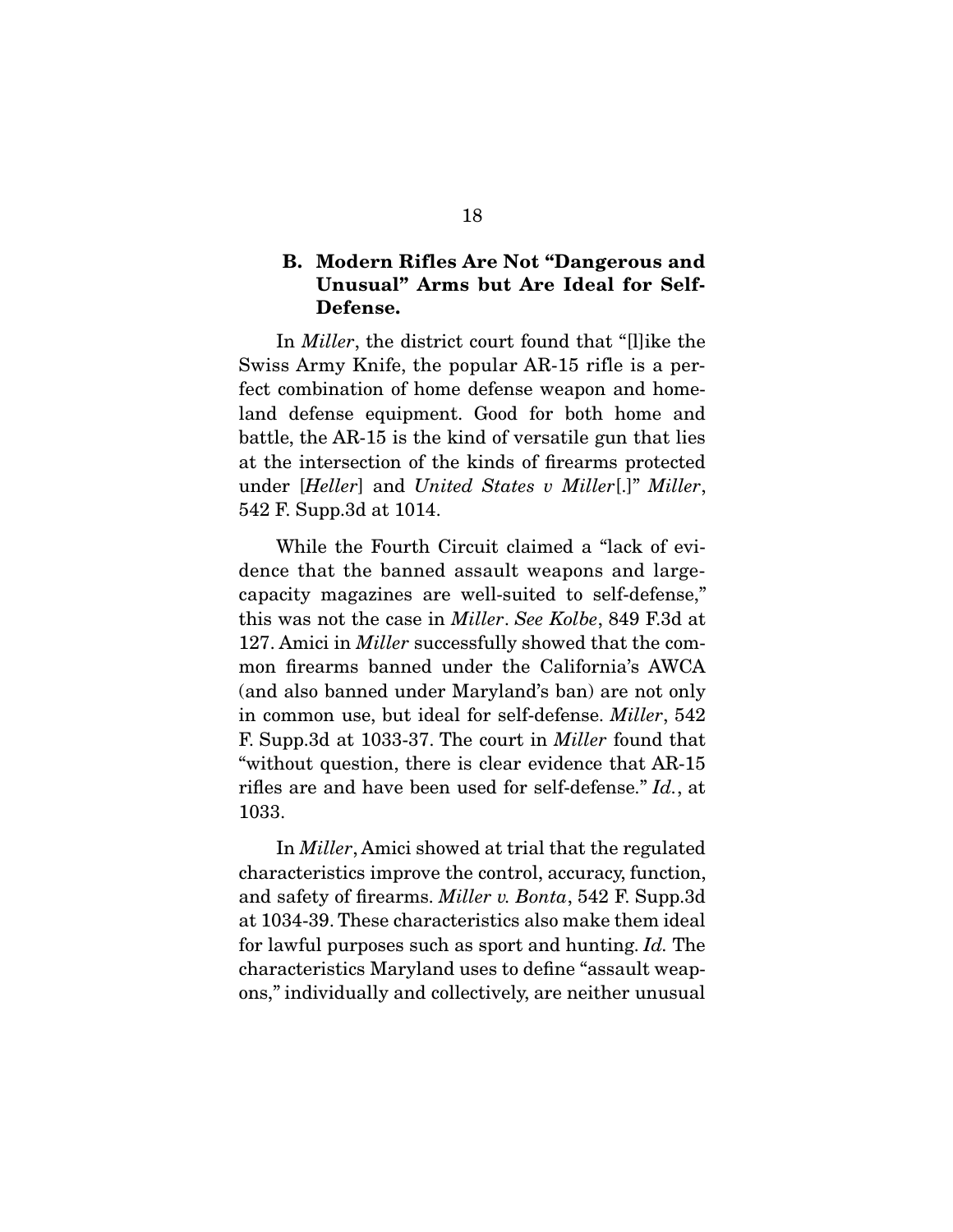nor dangerous. Instead, they provide material benefits to millions of law-abiding firearm users, including improved ergonomics, enhanced control and accuracy while firing, and safer operation. For example, a folding or adjustable stock, is simply a stock that is readily adjustable "to properly fit the user" and does not significantly affect the firearm's concealability. Id., at 1036. Firearms with adjustable stocks can be safer and more easily controlled by law-abiding users—and thus safer for others—by allowing them to fit the firearm properly to their size, stature, and other factors. Id. The "flash suppressor" likewise improves safety by protecting the user's vision by mitigating muzzle flash directed at the firearm user, though others could still see the flash from other angles. "The use of a [firearm] without a flash suppressor under [low-light] circumstances is likely to temporarily blind the user, or at least seriously impair the user's vision, placing the law-abiding user at a disadvantage to a criminal attacker." Id., at 1035-36. This characteristic would be important, for example, to a homeowner defending against a home invasion at night, when much violent crime occurs. Id.

 Far from the menacing hazards Maryland implies when it categorizes firearms with such characteristics as "assault weapons," these firearms are instead a meaningfully safer and controllable category of firearms in common use for lawful purposes. As such, the court in Miller found these characteristics made the modern rifle ideal for self-defense—and such firearms are fully protected by the Second Amendment.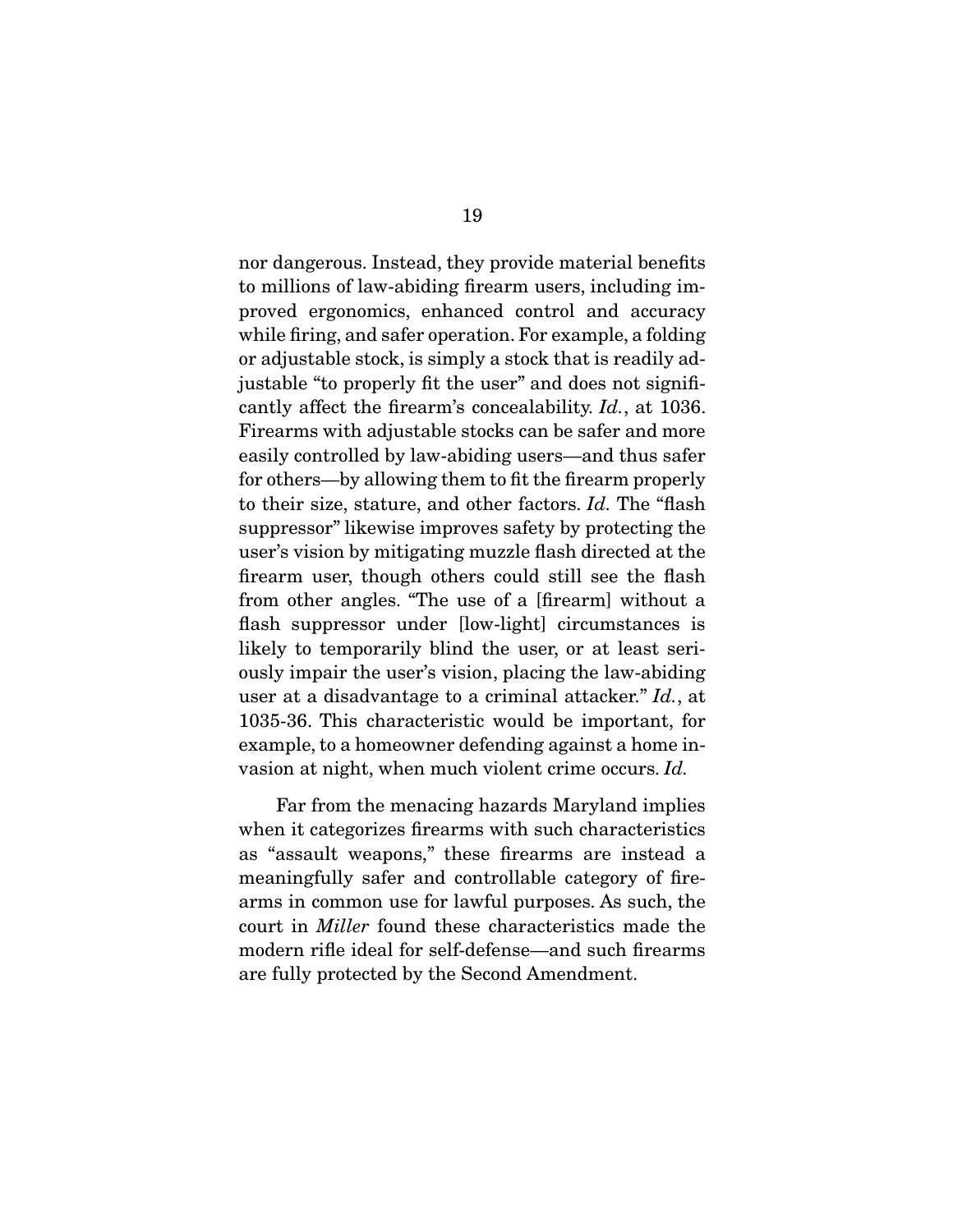Standard characteristics that enhance accuracy, control, and safety should be encouraged, not banned. Rather than promoting safer firearm handling, Maryland's regulatory scheme prevents firearm users from maximizing the safe and controlled use of common semiautomatic firearms. Unquestionably, the characteristics that trigger prohibition, in fact, improve the safe and controlled use of such firearms. Miller v. Bonta, 542 F. Supp.3d at 1033-37. Thus, they improve public safety relating to the lawful use of such firearms.

 As for unlawful use, there is no indication that criminals are particularly concerned about avoiding collateral or unintended damage through greater accuracy or control. In any event, there is no evidence that criminals would be any less destructive using compliant firearms without the banned characteristics. Id., at 1037-39. The prohibited characteristics in Maryland's ban do not change the fundamental semiautomatic function of the firearms, nor do they affect the ballistics of their projectiles.

More to the point, the court in *Miller* found the evidenced showed semiautomatic firearms with the regulated characteristics are not more deadly in the hands of a criminal than a firearm without those characteristics. Miller, 542 F. Supp.3d at 1038-39. Many notable crimes have been committed by criminals with semiautomatic firearms that did not have the regulated characteristics. In fact, some of the worst mass shootings involved handguns.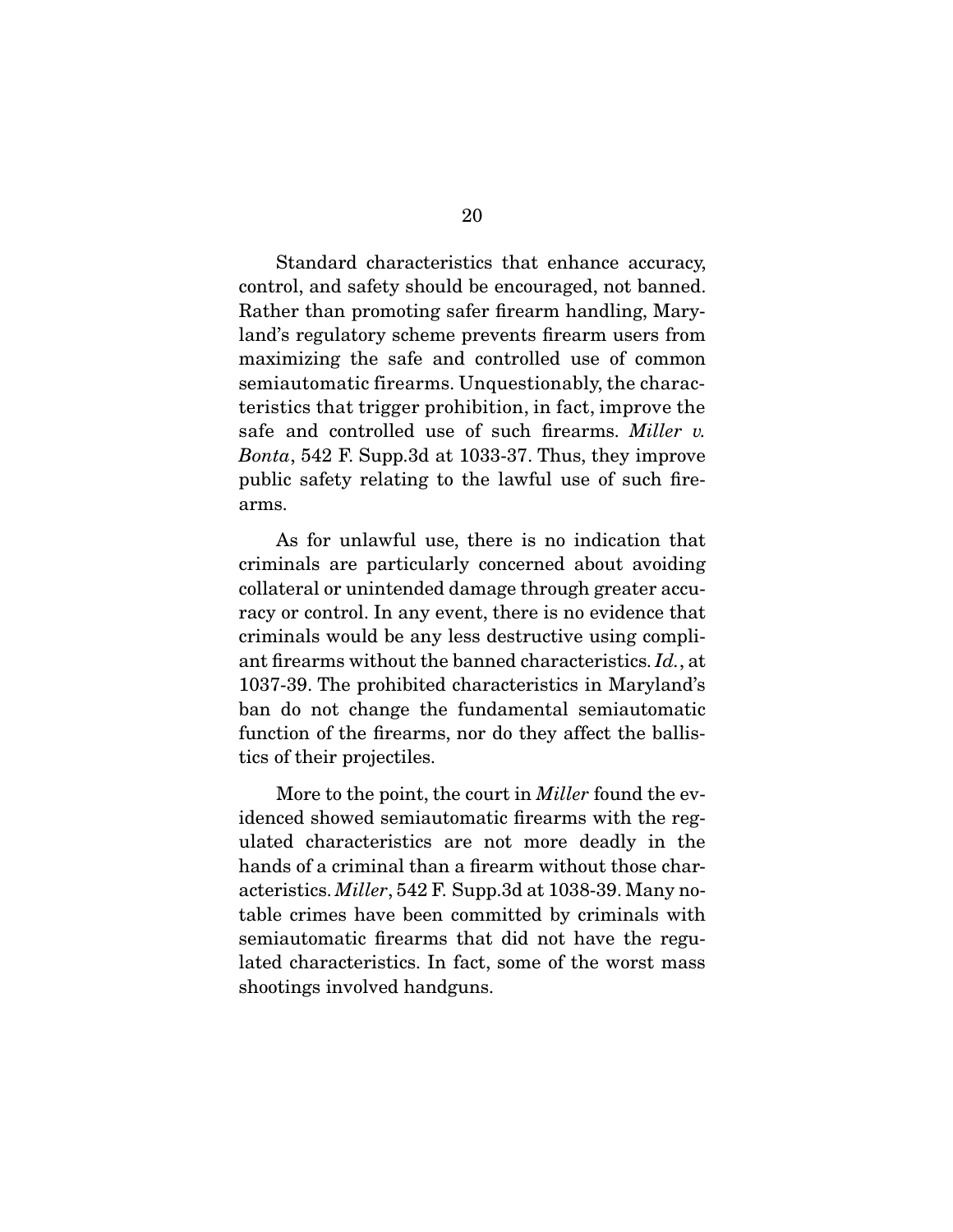### **1. Modern Rifles Are Ideal for Women and Those of Smaller Stature.**

 The same characteristics that make the modern rifle so popular throughout the United States and ideal for self-defense, also make it ideal for women and those of smaller stature looking for a defensive firearm that is easily operable and specifically fit to the size of the user. In Miller, Amici submitted evidence stating that many semiautomatic, centerfire firearms with listed features, like the AR-15 rifle, are well-suited to women shooters, because of its relatively light weight and because it can easily be customized to accommodate smaller shooters. In particular, the collapsible/telescoping stock which is common on most AR-15 pattern rifles makes it an ideal rifle with which to instruct and train women, and for women to own and use for selfdefense and other purposes. In the firearms and training communities, this is a widely-held and accepted understanding. The ability to easily adapt modern rifles, and to adjust them to fit the user makes them the preferred firearm for many female gun owners and those of smaller statures. See "Female Gun Owners: We Prefer the AR-15," Washington Free Beacon on November 10, 2019, available at https://freebeacon.com/ issues/female-gun-owners-we-prefer-the-ar-15/.3

<sup>&</sup>lt;sup>3</sup> See also "Benefits of the AR-15 For Female Shooters," The Well Armed Woman, available at: https://thewellarmedwoman. com/about-guns/benefits-of-the-ar-15-for-female-shooters/; and "5 Reasons Why an AR is the Perfect Platform for Her," NRA Women, available at: https://www.nrawomen.com/content/5-reasonswhy-an-ar-is-the-perfect-platform-for-her/.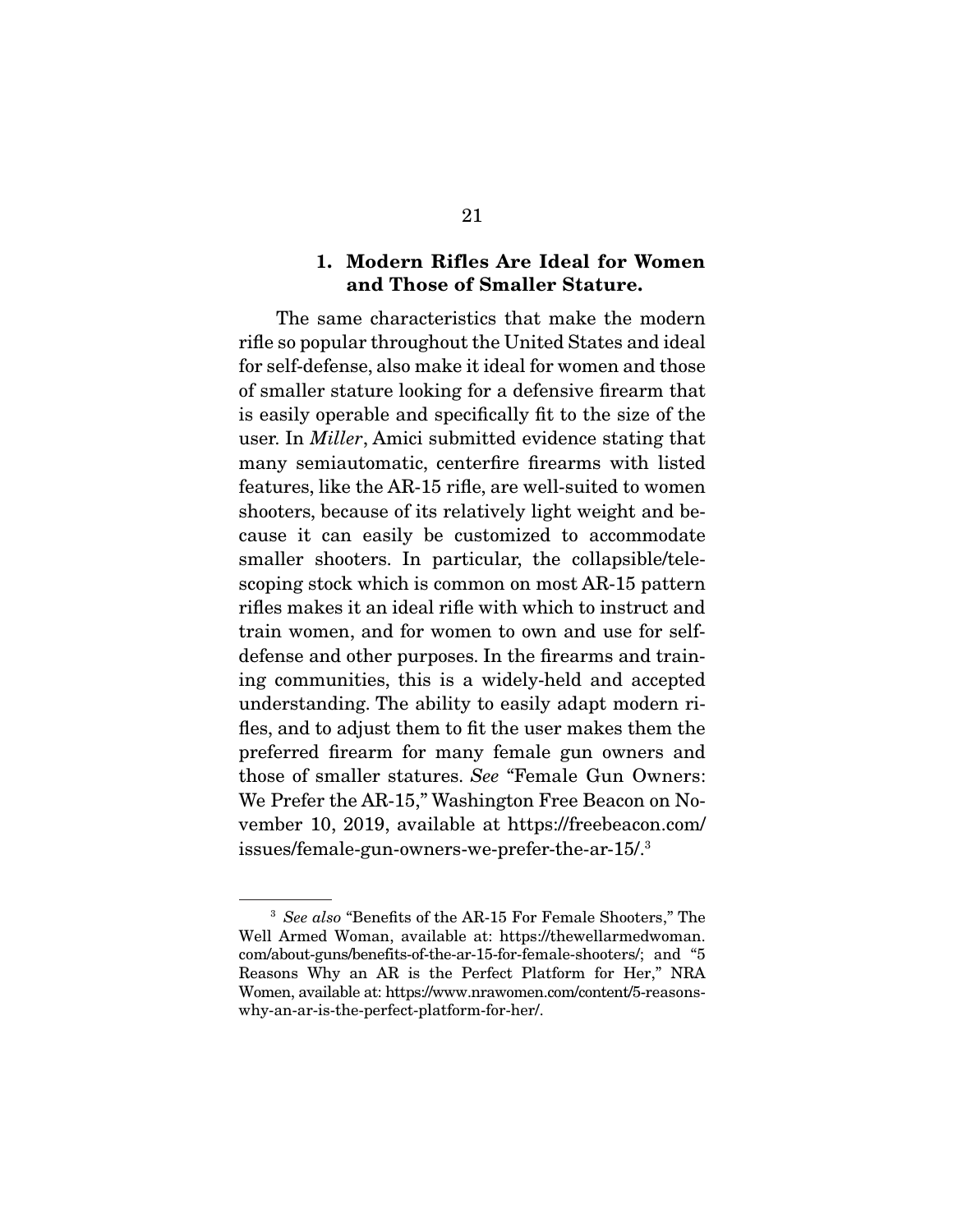### **C. Modern Rifles Are Ideal for Militia Service.**

 In Miller, Amici were also able to show that California's assault weapons ban could not stand, because it prohibited, among other weapons, the AR-15 rifle in its most common configurations, which make it particularly well-suited for militia service. Through the use of expert testimony, Amici were specifically able to show that the rifle's use of standardized magazines, its reliability, low cost, and light weight, would enable it to serve the same purposes sought to be achieved by the drafters of the founding era militia acts. Moreover, the modularity and standardization of the AR-15, along with its ubiquity, commonality, and widespread ownership in common chamberings, and the interchangeability of parts, including magazines, makes it the ideal weapon for militia service.

 Thus, contrary to what the Fourth Circuit held in Kolbe, that the AR-15 may have some military use makes it a protected firearm precisely because it is useful for militia service, under United States v. Miller, 307 U.S. 174 (1939). The 1939 Miller case, now construed after Heller, implies that the Second Amendment protects an individual's right to bear arms when they are useful to militia service, and in common use for other lawful purposes. In United States v. Miller, Justice McReynolds stated that in the absence of any evidence showing that possession of a short-barreled shotgun had some "reasonable relationship to the preservation or efficiency of a well regulated militia," the Court "cannot say that the Second Amendment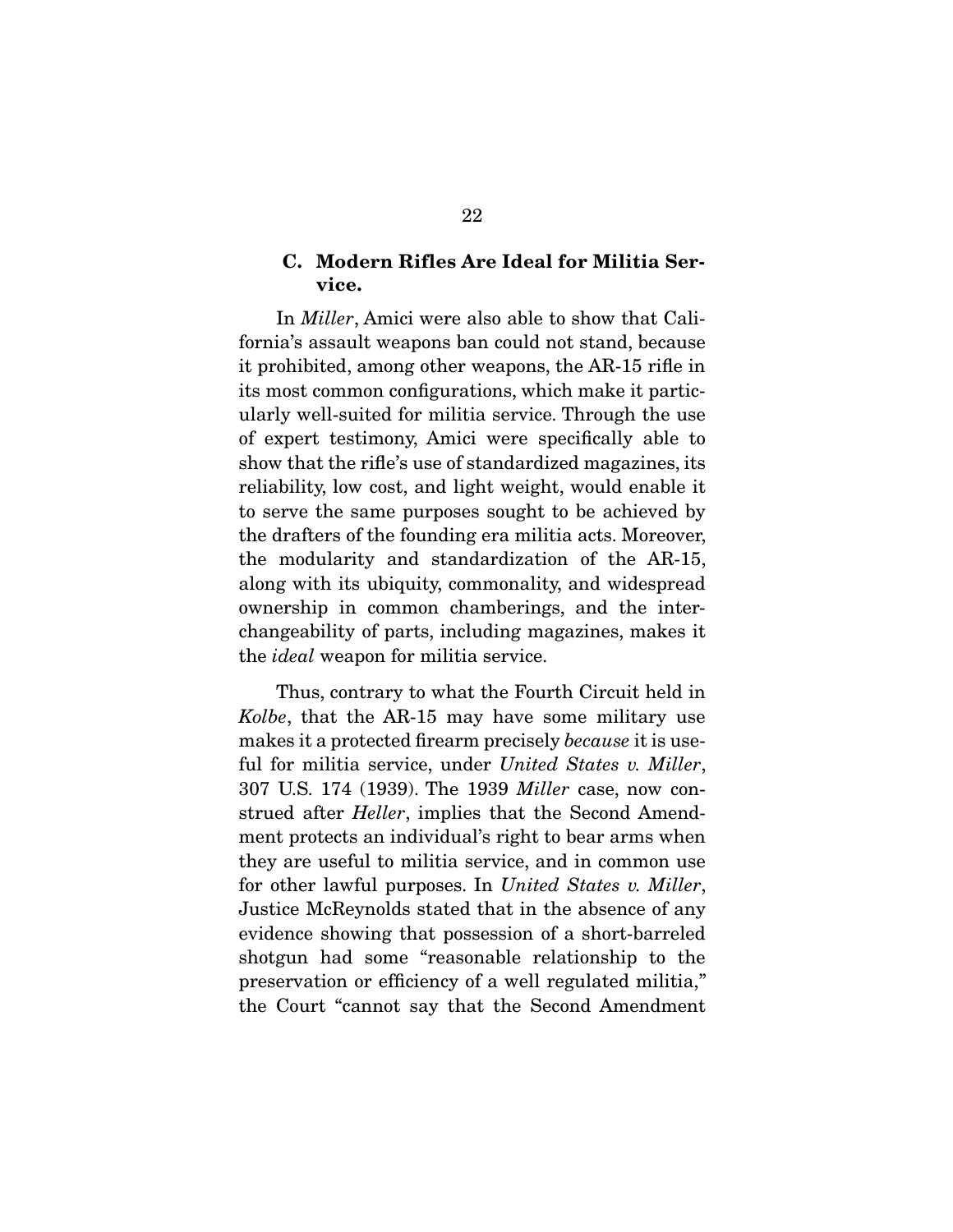guarantees the right to keep and bear such an instrument. Certainly, it is not within judicial notice that this weapon is any part of the ordinary military equipment or that its use could contribute to the common defense." 307 U.S. at 178, 59 S.Ct. at 818. Justice McReynolds then pointed out:

The signification attributed to the term Militia appears from the debates in the Convention, the history and legislation of Colonies and States, and the writings of approved commentators. These show plainly enough that the Militia comprised all males physically capable of acting in concert for the common defense. 'A body of citizens enrolled for military discipline.' And further, that ordinarily when called for service these men were expected to appear bearing arms supplied by themselves and of the kind in common use at the time.

307 U.S. at 179 (emphasis added). The Court again pointed out that many militia required periodical but common musters of able-bodied male citizens, and that these citizens were expected to keep and maintain arms suitable for this purpose. 307 U.S. at 182. See also Heller, 554 U.S. at 627, 128 S.Ct. at 2817.

 Forwarding 82 years to the modern Miller case, Amici were able to supply precisely what Justice McReynolds required: Evidence establishing that the AR-15 rifle has more than a "reasonable relationship" to the preservation or efficiency of a well-regulated militia. The district court agreed, holding: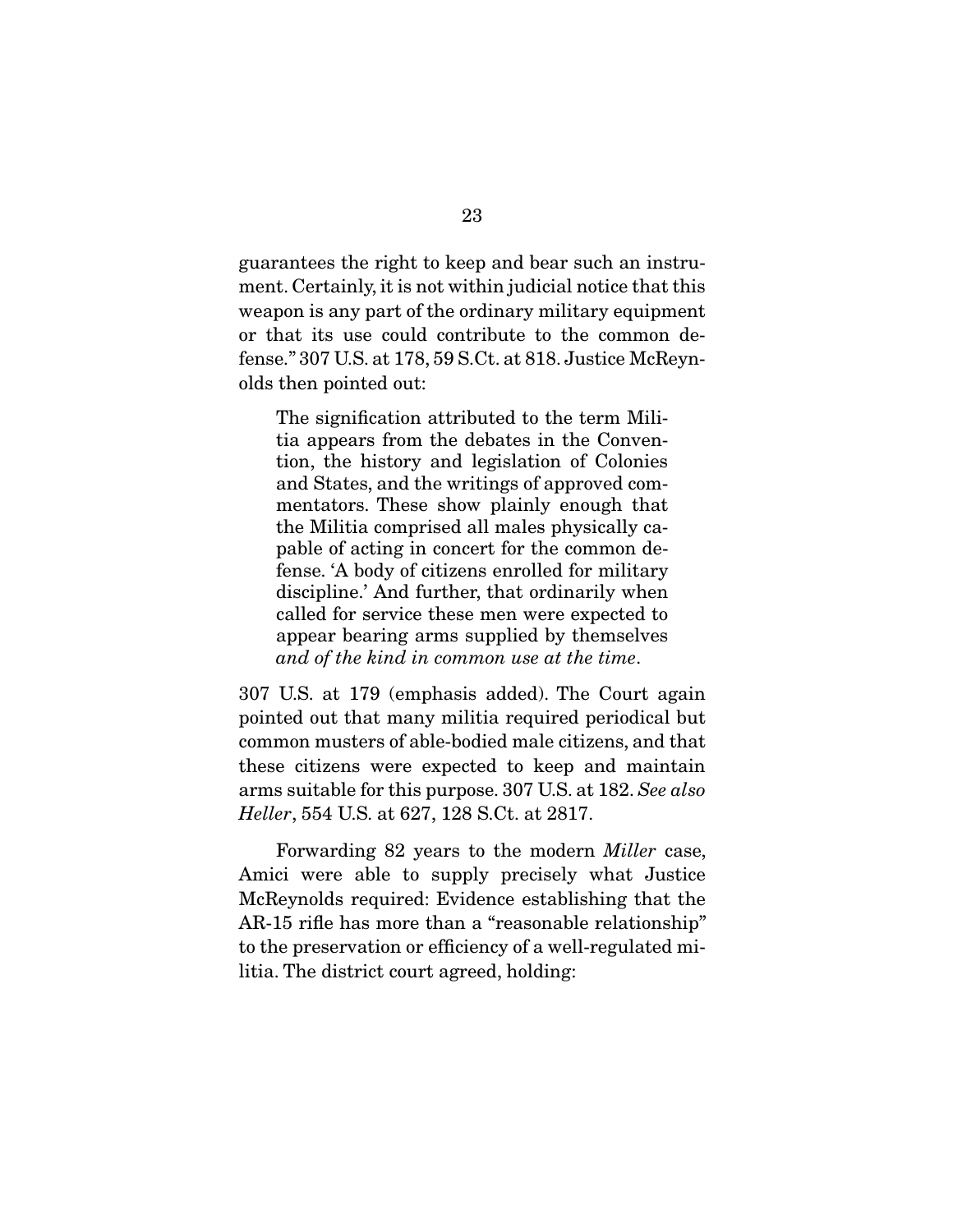In this case, the evidence overwhelmingly shows that AR-15 platform rifles are ideal for use in both the citizens' militia and a stateorganized militia. Quite apart from its practicality as a peacekeeping arm for home-defense, a modern rifle can also be useful for war. In fact, it is an ideal firearm for militia service. Major General D. Allen Youngman, U.S. Army (retired) testified credibly about the usefulness for militia service of rifles built on the AR-15 platform. [¶] He describes three tiers of militia service. General Youngman testified that a state may or may not have a statute authorizing a state defense force. California does have a state defense force of approximately 1,000 members. During World War II, California used a state defense force much larger than 1,000 to secure critical infrastructure. For this type of militia use, the AR-15 "would be absolutely the perfect weapon for the individual member of that force to be equipped for—for a variety of missions to include infrastructure protection and ones like that."

#### Miller v. Bonta, 542 F. Supp.3d at 1062.

The Fourth Circuit's analysis in *Kolbe* turned this upside-down. It found that because a firearm was "like" an M-16, it was most useful in military service, and it could therefore be banned on this ground alone, as being "beyond the Second Amendment's reach." Kolbe, 849 F.3d at 121.